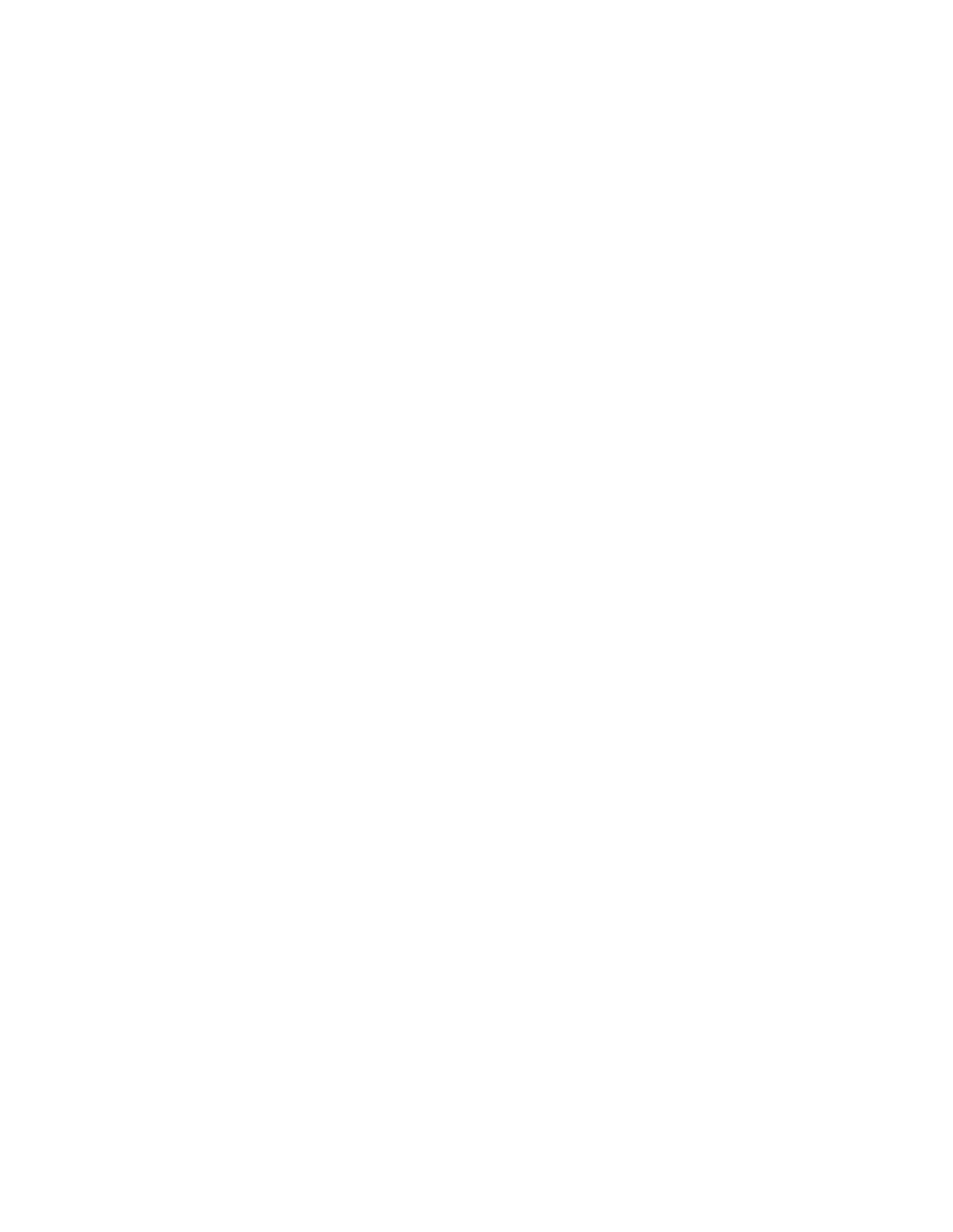

## **Office of the State Auditor Financial and Compliance Division**

 **Investigations Law Enforcement Division Performance Audit Division Property Division**

A legally mandated account of misappropriated or misspent public funds and the actions taken by the Office of the State Auditor for their recovery and their return to the appropriate entities in Fiscal Year 2013.

# AUDIT EXCEPTIONS REPORT FISCAL YEAR 2013

**PUBLISHED IN ACCORDANCE WITH THE REQUIREMENTS OF SECTIONS 7-7-77, 7-7-79, 7-7-217 AND 7-7-219 MISSISSIPPI CODE ANNOTATED (1972)**

> **STACEY E. PICKERING STATE AUDITOR**

*The Office of the State Auditor does not discriminate on the basis of race, religion, national origin, sex, age or disability.*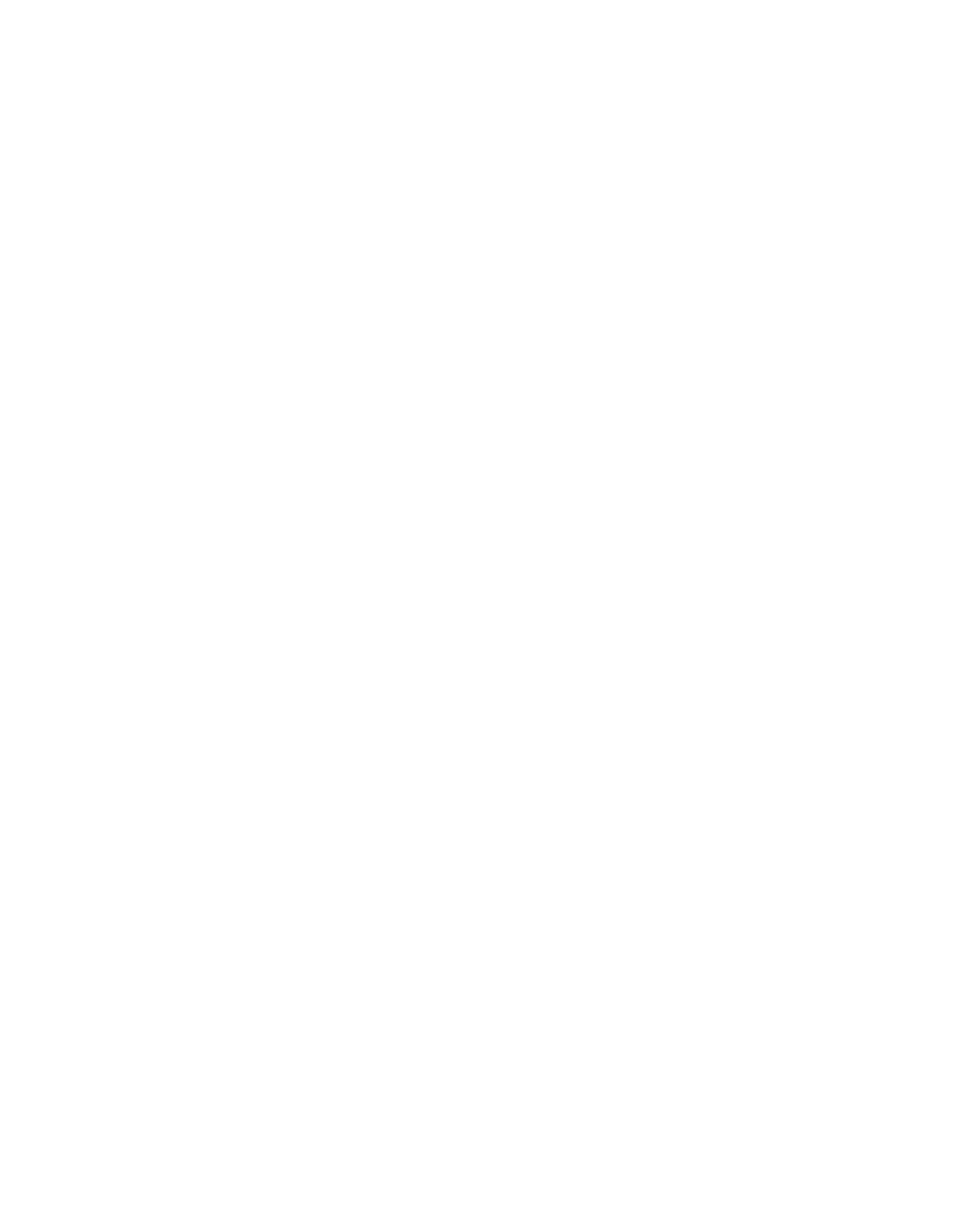

#### **OFFICE OF THE STATE AUDITOR STACEY E. PICKERING AUDITOR**

July 31, 2013

Honorable Phil Bryant, Governor Honorable Tate Reeves, Lieutenant Governor Honorable Lynn Fitch, Treasurer Honorable Philip Gunn, Speaker of the House Honorable Terry W. Brown, President Pro Tempore of the Senate Honorable Greg Snowden, Speaker Pro Tempore of the House Members of the Mississippi State Legislature

Dear Ladies and Gentlemen:

As you are aware, it is my duty to report to you the specific exceptions taken by the Office of the State Auditor during Fiscal Year 2013, as required by Sections 7-7-77, 7-7-79, 7-7-217 and 7-7-219, Mississippi Code Annotated (1972). This letter is a summary of the Special Report on Audit Exceptions for Fiscal Year 2013. The full report can be accessed on the internet at [http://www.osa.state.ms.us/documents/investigative/inv2013.pdf](http://www.osa.state.ms.us/documents/investigative/inv2012.pdf).

An audit *"exception"* indicates that a violation of the law or an accounting error has resulted in a misappropriation or an incorrect expenditure of public funds. As a result, the money must be repaid.

The *"exceptions"* included in this report may refer to disallowed expenditures by officials who assumed the responsibility of reimbursing the appropriate entity when an audit exception was taken by the Office of the State Auditor. To those officials who cooperated with this effort we are sincerely grateful. Both the taxpayers and this agency benefited from their willingness to assure accountability in government.

The County Audit Section recovered disallowed expenditures totaling **\$304,388.11**. These exceptions involved officials exceeding the fee cap and miscellaneous disallowed expenditures by chancery clerks and circuit clerks and are recorded as "paid in full and settled to the appropriate fund directly."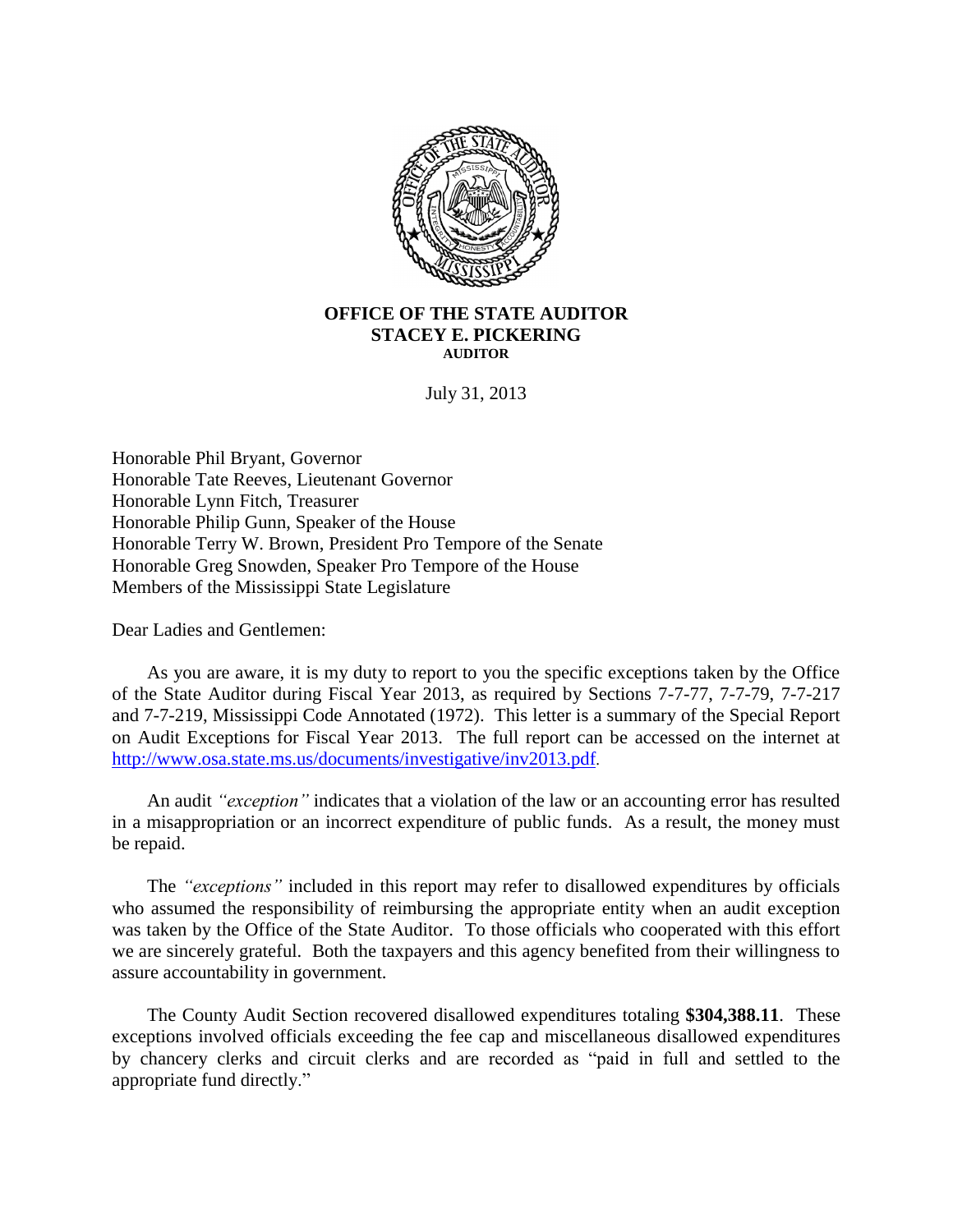Page Two July 31, 2013

The Investigations Law Enforcement Division issued eighteen formal demands for \$1,429,132.23 and two informal demands for a total of \$3,086.37 and recovered misspent or embezzled funds totaling **\$2,297,215.50**.

The Performance Audit Division recovered funds totaling **\$7,693,374.72** in improper fees.

The Property Division recovered funds totaling **\$15,132.48**. These incidents involved missing equipment and are recorded as "paid in full and settled to the appropriate entity."

The total amount of funds recovered by the Office of the State Auditor for Fiscal Year ending June 30, 2013 was **\$10,310,110.81.**

The Office of the State Auditor continues to serve as a watchdog organization to ensure that tax dollars are protected, and we pledge to perform our jobs with integrity, honesty and a commitment to excellence. We continue to protect the public's trust through evaluations of accounting practices and aggressive investigations of alleged wrongdoing. We believe the taxpayers of Mississippi deserve no less.

Serving Mississippi Together,

 Stacey E. Pickering State Auditor

SEP/sss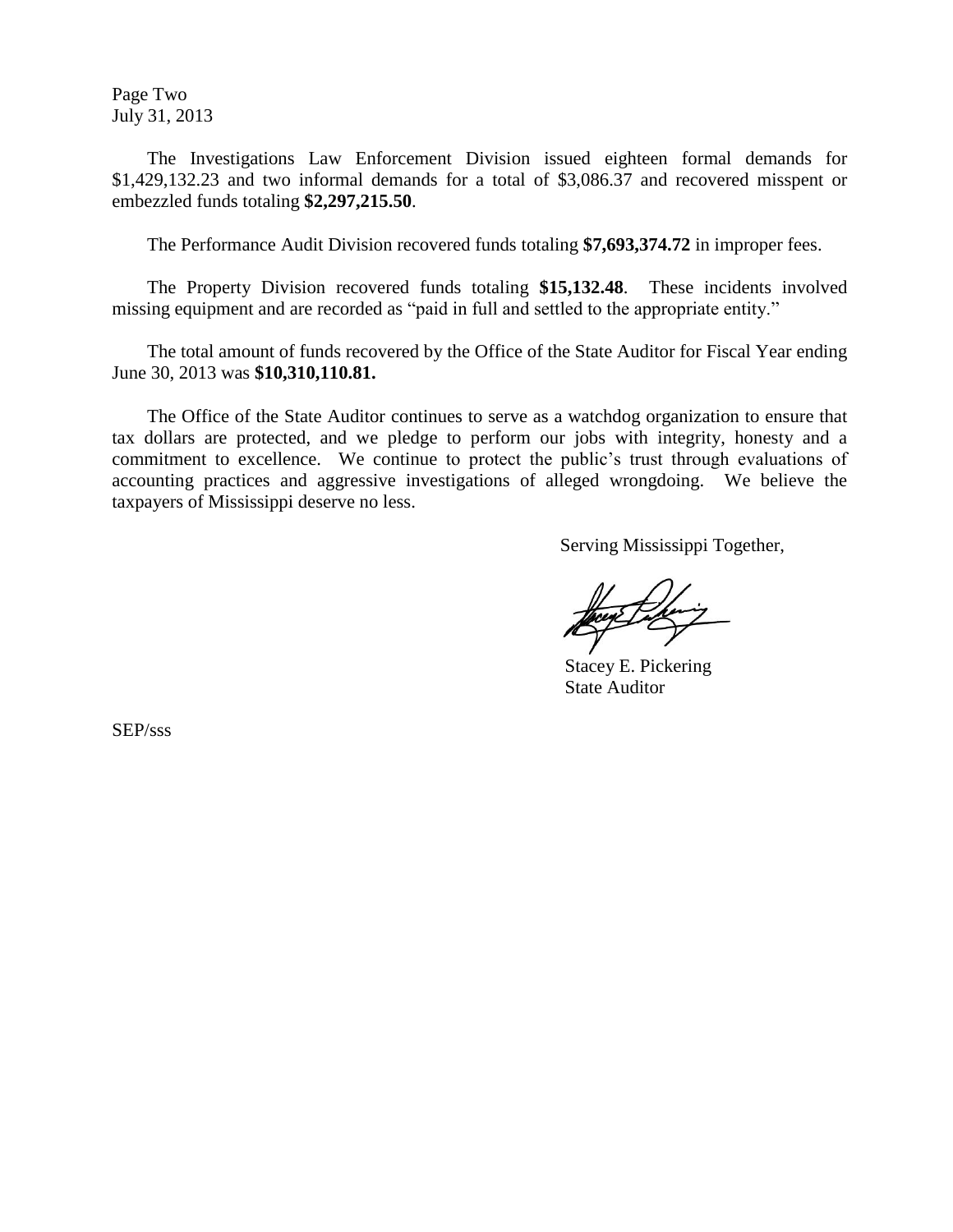

# *TABLE OF CONTENTS*

| 1. Financial and Compliance Division                                                                      |
|-----------------------------------------------------------------------------------------------------------|
| No Exceptions Taken by the State Agency Audit Section<br><b>Exceptions Against State Agency Officials</b> |
| No Exceptions Taken by the CPA Audit Review Section<br><b>Exceptions Against Government Officials</b>     |
| <b>Exceptions Against County Officials</b>                                                                |
| 2. Investigations Division<br><b>Civil and Criminal Cases</b>                                             |
| <b>Exceptions Taken and Criminal Charges Filed</b>                                                        |
| <b>3. Performance Audit Division</b>                                                                      |
| Exceptions Taken by the Performance Audit Division30-31<br><b>Exceptions Taken</b>                        |
| <b>4. Property Division</b>                                                                               |
| <b>Exceptions Taken for Missing Property</b>                                                              |
|                                                                                                           |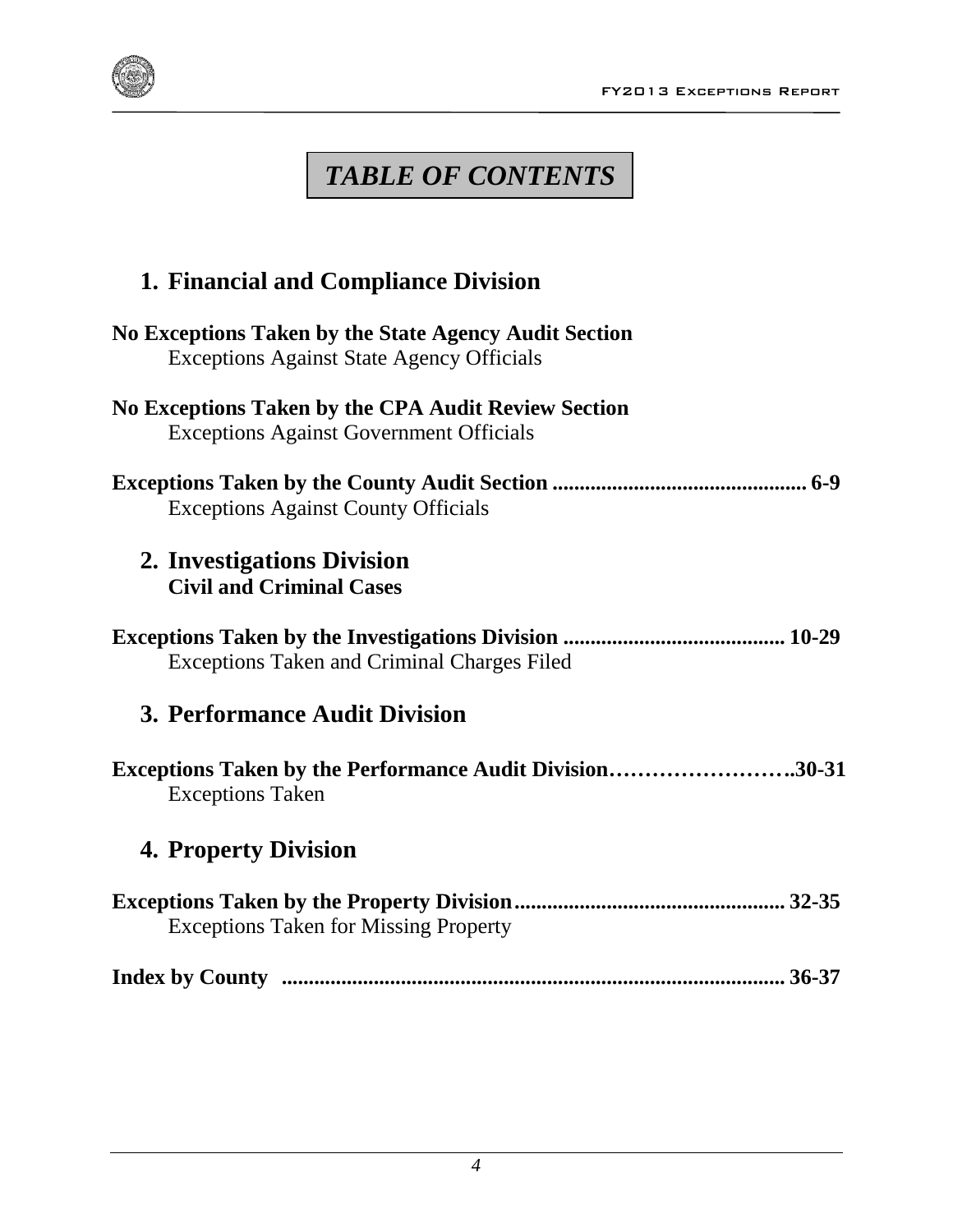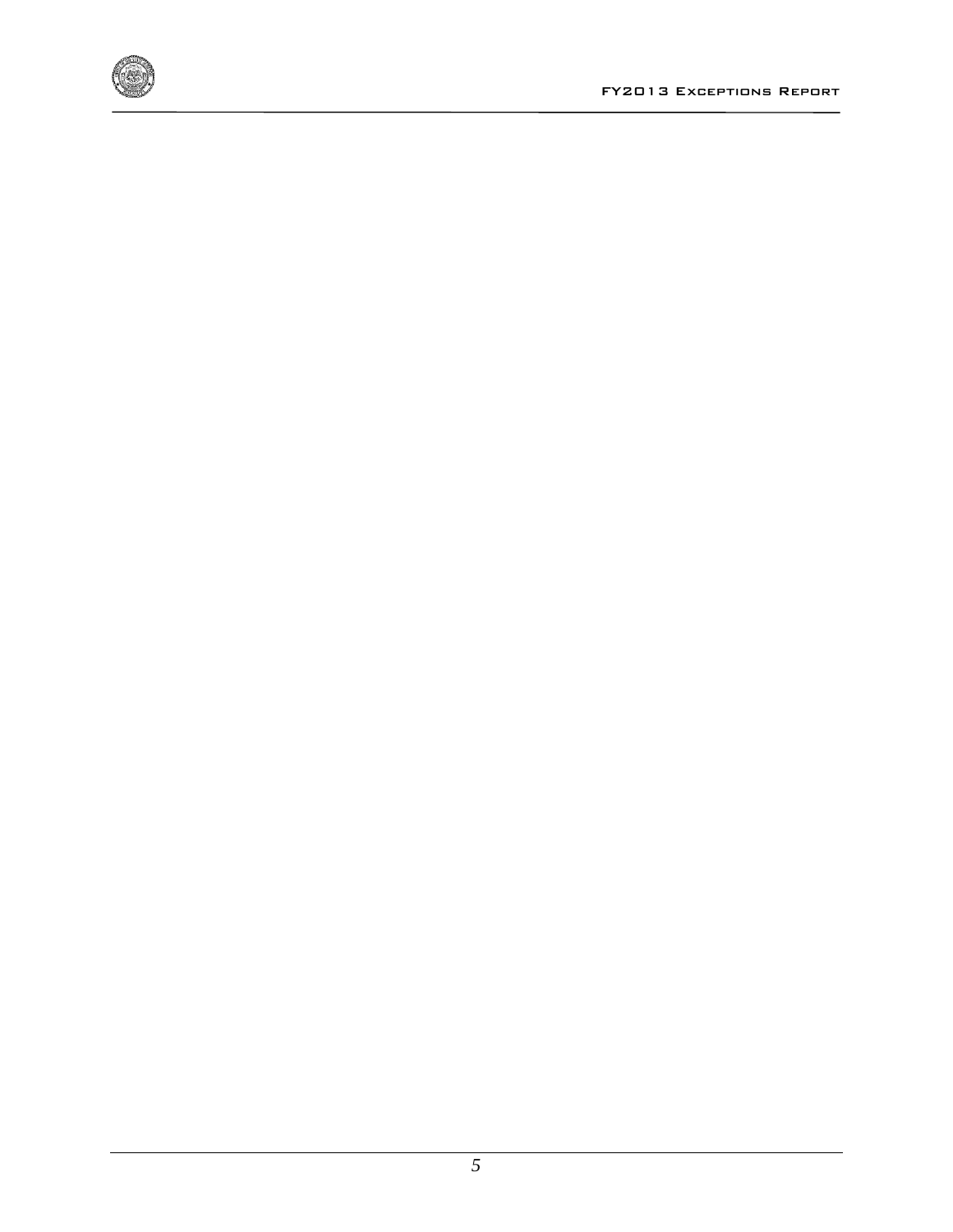



# **EXCEPTIONS TAKEN BY THE COUNTY AUDIT SECTION**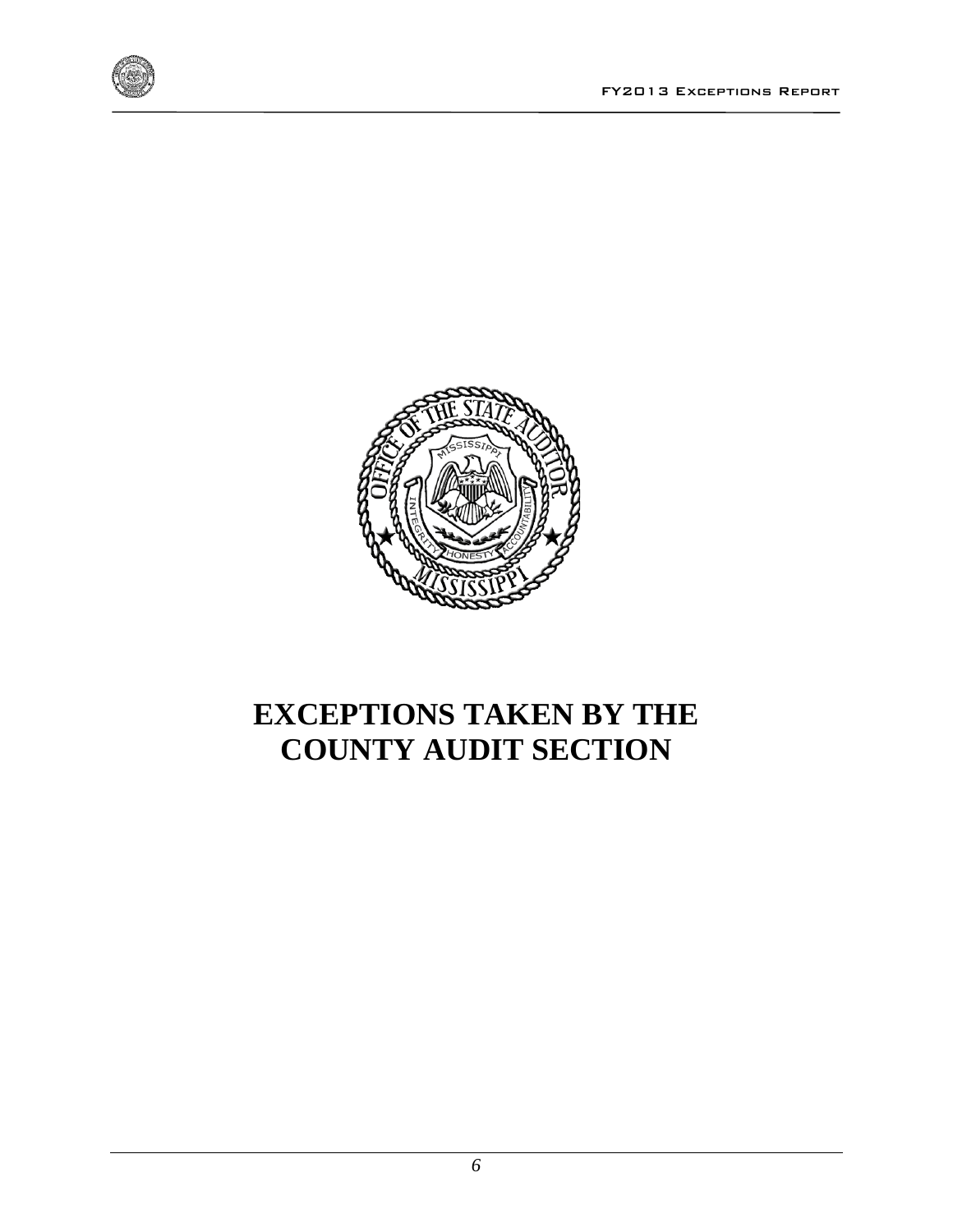*7*

## *ATTALA COUNTY*

#### *COUNTY OFFICIAL* **Circuit Clerk, Wanda Fancher \$431.00** Exceeded Fee Cap

**Status:** Paid in full and settled to the appropriate fund directly.

## *BENTON COUNTY*

## *COUNTY OFFICIAL*

**Circuit Clerk, Kathy Graves \$100.00** Overpayment of Revenue

**Status:** Paid in full and settled to the appropriate fund directly.

## *CLARKE COUNTY*

# **Status:** Paid in full and settled to the appropriate fund directly. *GEORGE COUNTY COUNTY OFFICIAL* **Chancery Clerk, Cammie Byrd \$4,750.00** Disallowed Expenses **Status:** Paid in full and settled to the appropriate fund directly. **Chancery Clerk, Cammie Byrd \$21,871.05** Unreimbursed Payroll **Status:** Paid in full and settled to the appropriate fund directly. **Chancery Clerk, Cammie Byrd \$23,887.23** Excess Fees Not Remitted

**Status:** Paid in full and settled to the appropriate fund directly.

# *COUNTY OFFICIAL*

**Chancery Clerk, Angie Chisholm \$9,806.00** Exceeded Fee Cap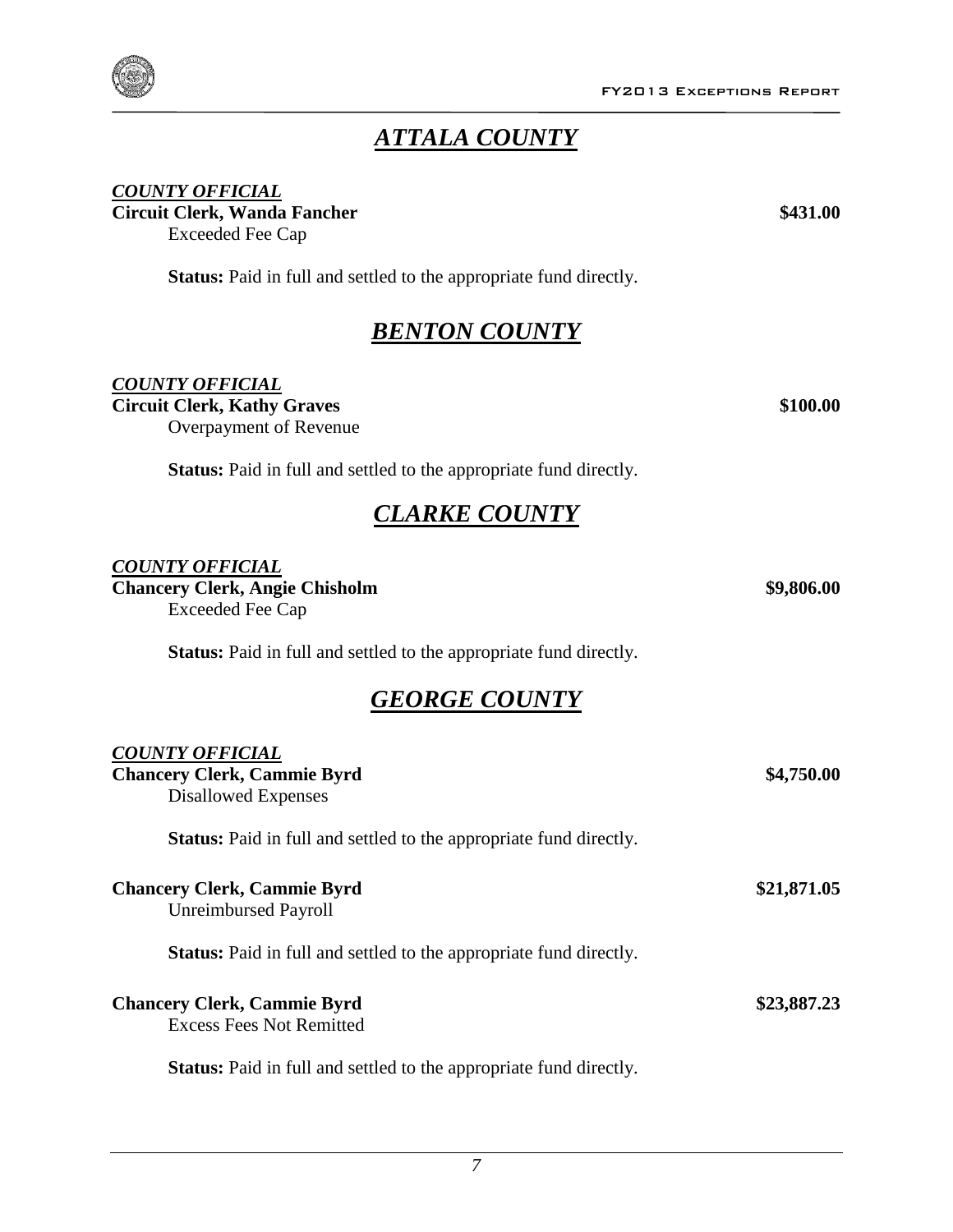

## *LINCOLN COUNTY*

#### *COUNTY OFFICIAL* **Chancery Clerk, Tillmon Bishop \$126,902.73**

Unreimbursed Payroll

**Status:** Paid in full and settled to the appropriate fund directly.

## *PANOLA COUNTY*

# *COUNTY OFFICIAL* **Chancery Clerk, James Pitcock \$210.00** Disallowed Expenses **Status:** Paid in full and settled to the appropriate fund directly. *PONTOTOC COUNTY COUNTY OFFICIALS* **Circuit Clerk, Tracy Robinson \$10,451.00** Disallowed Expenses **Status:** Paid in full and settled to the appropriate fund directly. **Chancery Clerk, Reggie Collums \$12,640.00** Disallowed Expenses **Status:** Paid in full and settled to the appropriate fund directly. **Chancery Clerk, Reggie Collums \$239.00** Failure to Reimburse Salaries **Status:** Paid in full and settled to the appropriate fund directly. *MARSHALL COUNTY COUNTY OFFICIALS* **Chancery Clerk, C.W. "Chuck" Thomas \$11,218.00** Undocumented Expenses Status: Paid in full and settled to the appropriate fund directly. **Circuit Clerk, Lucy Carpenter \$78,159.00** Exceeded Fee Cap

**Status:** Paid in full and settled to the appropriate fund directly.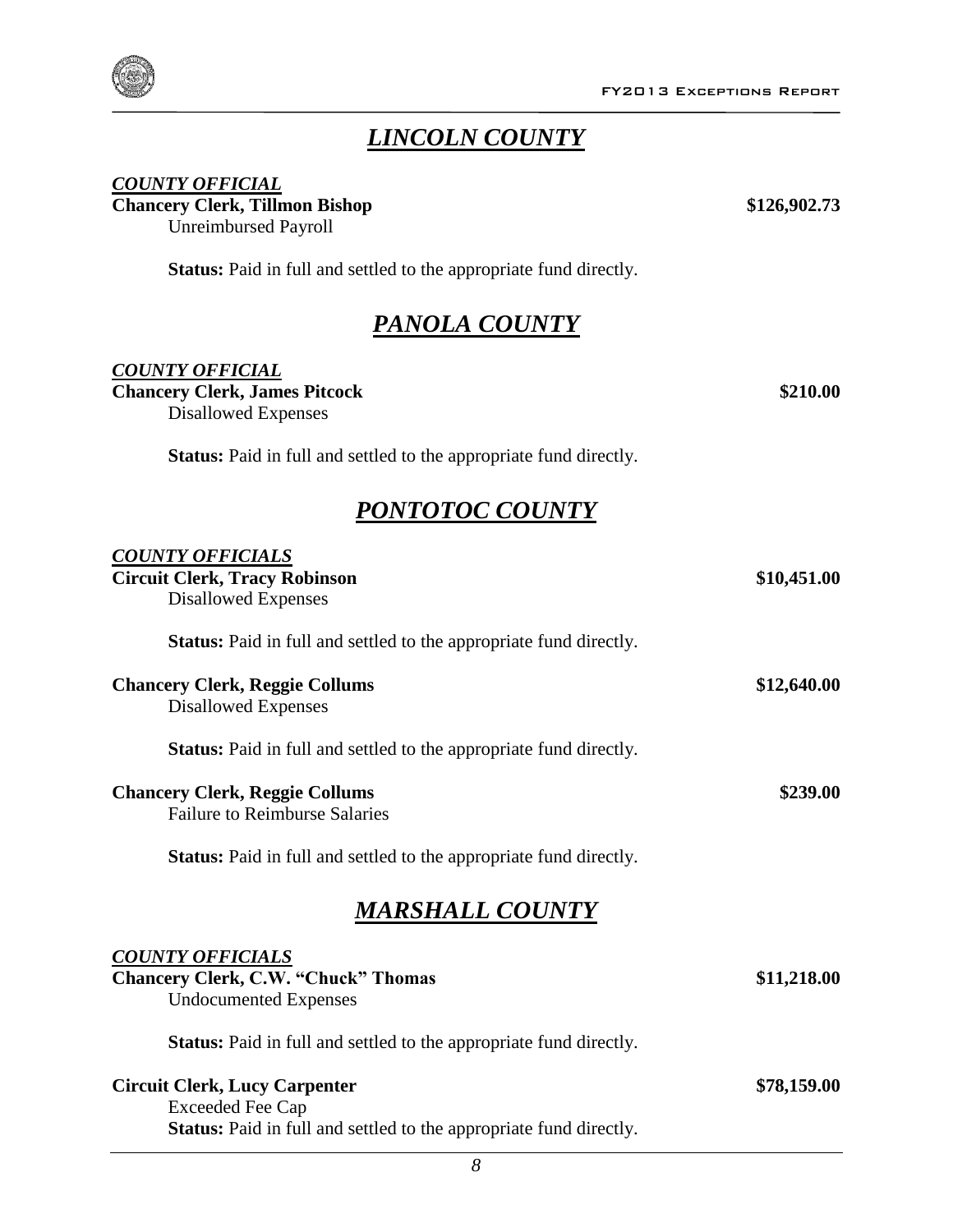## *OKTIBBEHA COUNTY*

#### *COUNTY OFFICIAL* **Chancery Clerk, Monica W. Banks \$13,607.00**

Exceeded Fee Cap

**Status:** Paid in full and settled to the appropriate fund directly. This amount was settled during the 2012 Fiscal Year, but was not included in the 2012 Annual Exception Report.

## *WAYNE COUNTY*

#### *COUNTY OFFICIAL* **Circuit Clerk, Rose M. Bingham \$405.50** Disallowed Expenses

**Status:** Paid in full and settled to the appropriate fund directly.

## *WINSTON COUNTY*

## *COUNTY OFFICIALS*

**Sheriff, Randy Thomas \$910.53** Exceeded Salary

**Status:** For Fiscal Year 2013, payment in the amount of \$500.00 has been received, leaving a balance of \$410.53.

#### **Circuit Clerk, Kim Taylor Ming \$2,817.60**

Exceeded Salary

Status: Paid in full and settled to the appropriate fund directly.

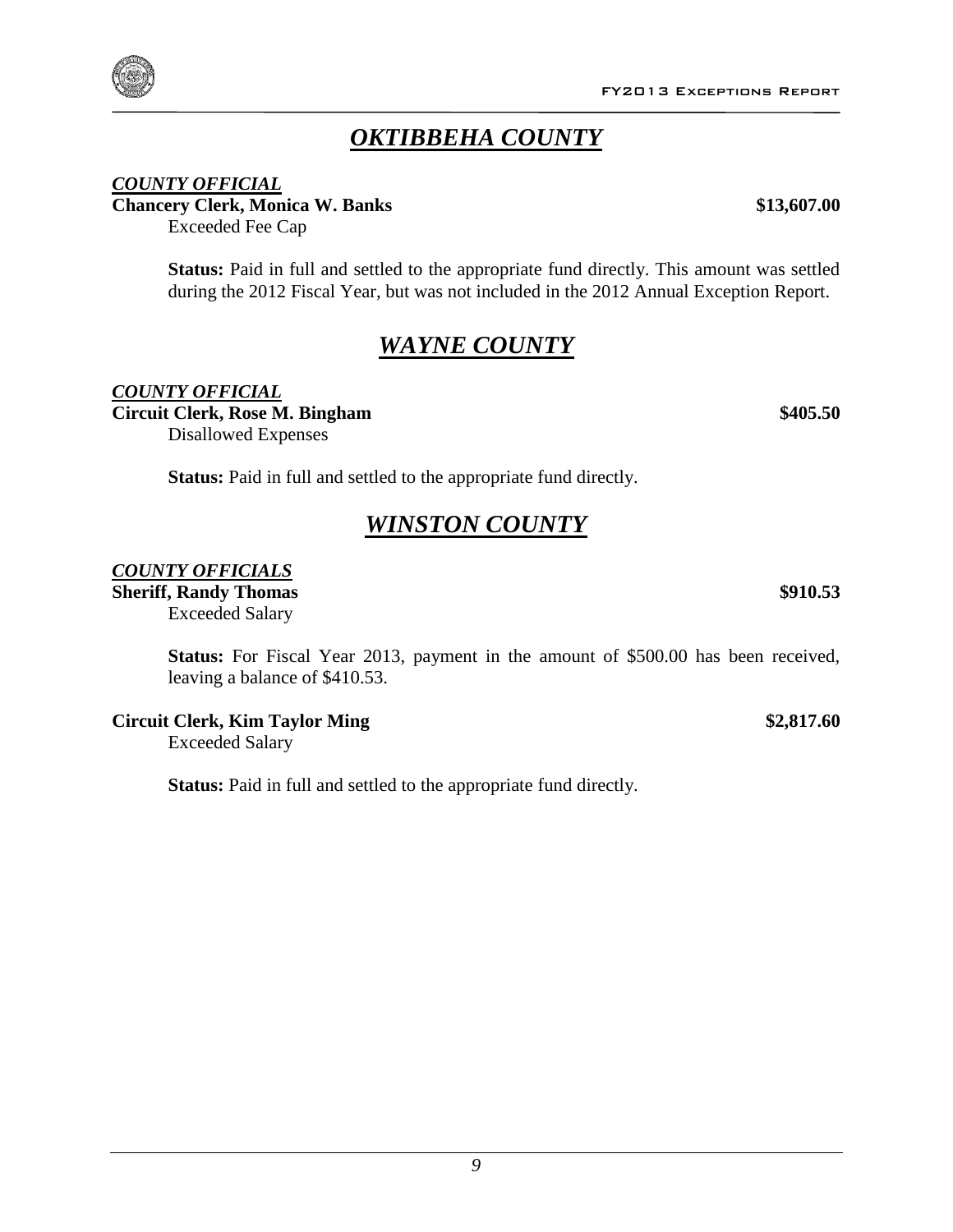





# **EXCEPTIONS TAKEN AND CRIMINAL CHARGES FILED BY THE INVESTIGATIONS LAW ENFORCEMENT DIVISION**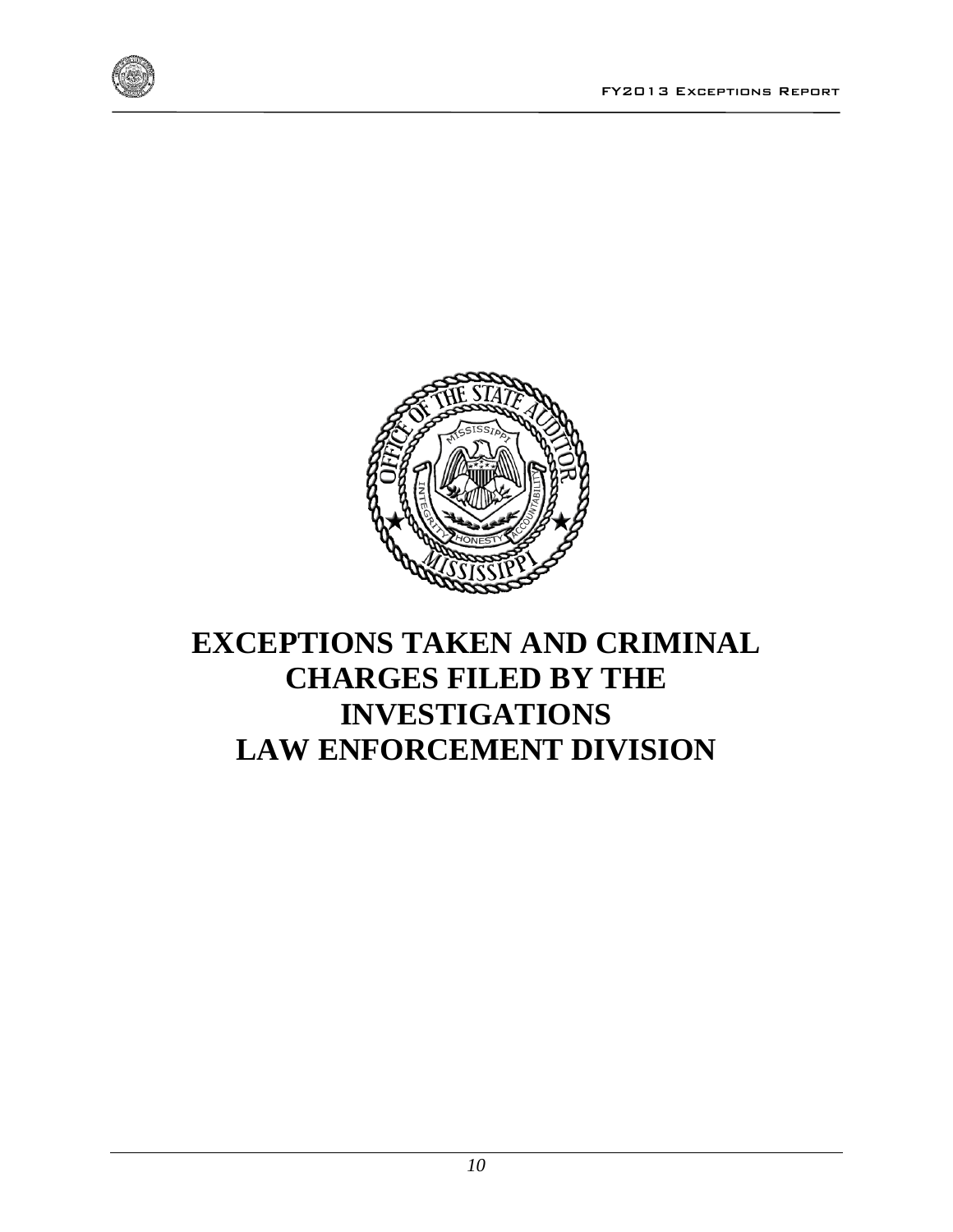## *ALCORN COUNTY*

#### *CROSSROADS ARENA & CONVENTION CENTER*

**Former Manager, Reggie Churchwell \$34,678.29** Missing Funds

**Status:** A written formal demand in the amount of \$34,678.29 was issued on October 20, 2011. For Fiscal Year 2013, payment from his bond in the amount of \$34,678.29 has been received and returned to the appropriate deserving entity.

## *CHICKASAW COUNTY*

#### *HOUSTON SCHOOL DISTRICT*

**Former Secretary, Kathy Neal \$25,550.63** Embezzlement

**Status:** A written formal demand in the amount of \$25,550.63 was issued on July 30, 2007. For Fiscal Year 2013, payment from her bond in the amount of \$24,550.63 has been received and returned to the appropriate deserving entity.

## *CLAY COUNTY*

#### *COUNTY OFFICIAL* **Former Circuit Clerk, Bobbie C. Davis \$88,938.14** Missing Funds

**Status:** A written formal demand in the amount of \$88,938.14 was issued on December 2, 2010. For Fiscal Year 2013, a negotiated settlement of \$69,220.86 was received from her bond and returned to the appropriate deserving entity.

## *DESOTO COUNTY*

#### *COUNTY OFFICIAL* **Former Mayor, Greg Davis \$181,815.66** Misuse of Public Funds

**Status:** A written formal demand in the amount of \$170,782.28 was issued on November 2, 2011. A second formal demand was issued on April 20, 2012, for an additional \$11,033.38. For Fiscal Year 2012, payment in the amount of \$96,000.00 was received, and \$11,900.39 credit for receipts was given, leaving a balance of \$73,915.27. On December 18, 2012, Davis was indicted on two counts of Embezzlement by a Public Official and One Count of False Pretense. A civil case has been tried for two days in January, 2013 and five days in May, 2013. The civil trial will continue in October 2013.

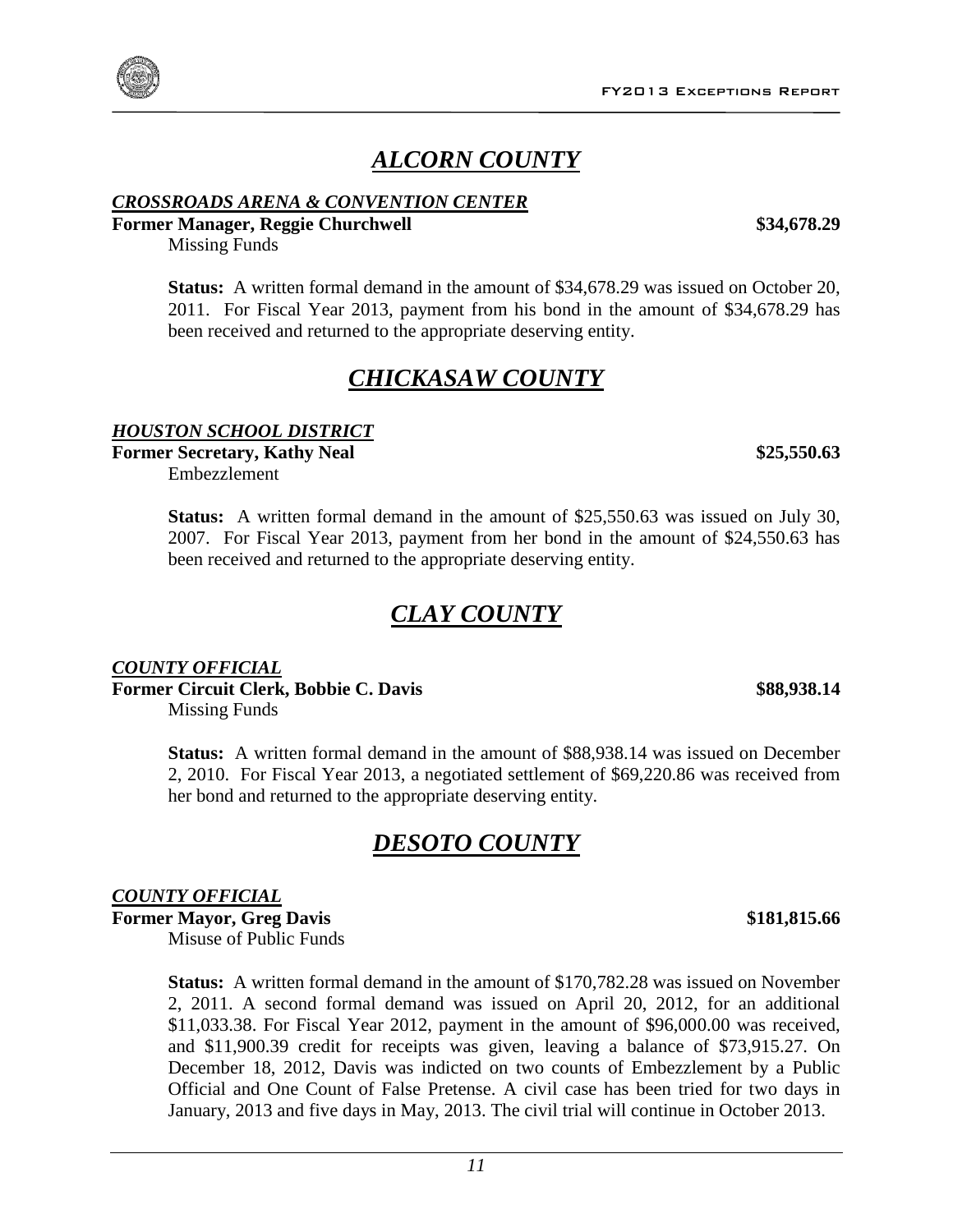## *DESOTO COUNTY cont'd*

## *MUNICIPALITY OF OLIVE BRANCH*

**Former Collections Clerk, Anita Cowan 1996 1997 <b>1998 1998 1998 1998 1998 1998 1999 1999 1999 1999 1999 1999 1999 1999 1999 1999 1999 1999 1999 1999 1999 1999 1999 1999**

Misuse of Public Funds

**Status:** On June 11, 2013, payment from her bond in the amount of \$66,885.78 was returned to the appropriate deserving entity and the balance paid in full.

## *FRANKLIN COUNTY*

### *FRANKLIN COUNTY SCHOOL DISTRICT*

**Former Business Manager, Ramona Mullins \$86,285.36**

Embezzlement

**Status:** A written formal demand in the amount of \$86,285.36 was issued on September 4, 2012. On December 12, 2012, Mullins was sentenced to serve three years in the Mississippi Department of Corrections and restitution in the amount of \$86,285.36. For Fiscal Year 2013, a negotiated settlement in the amount of \$75,000.00 has been received from her bond and returned to the appropriate deserving entity.

## *MUNICIPALITY OF ROXIE*

## **Former Bookkeeper, Ramona Mullins \$24,950.69**

Embezzlement

**Status:** A written formal demand in the amount of \$24,950.69 was issued on September 4, 2012. On December 12, 2012, Mullins was sentenced to serve six years in the Mississippi Department of Corrections. After serving three years, said sentence shall be suspended and placed on post-release supervision for the remaining three years. Mullins was also ordered to pay restitution in the amount of \$24,950.69. For Fiscal Year 2013, payment from her bond in the amount of \$24,950.69 was received and returned to the appropriate deserving entity.

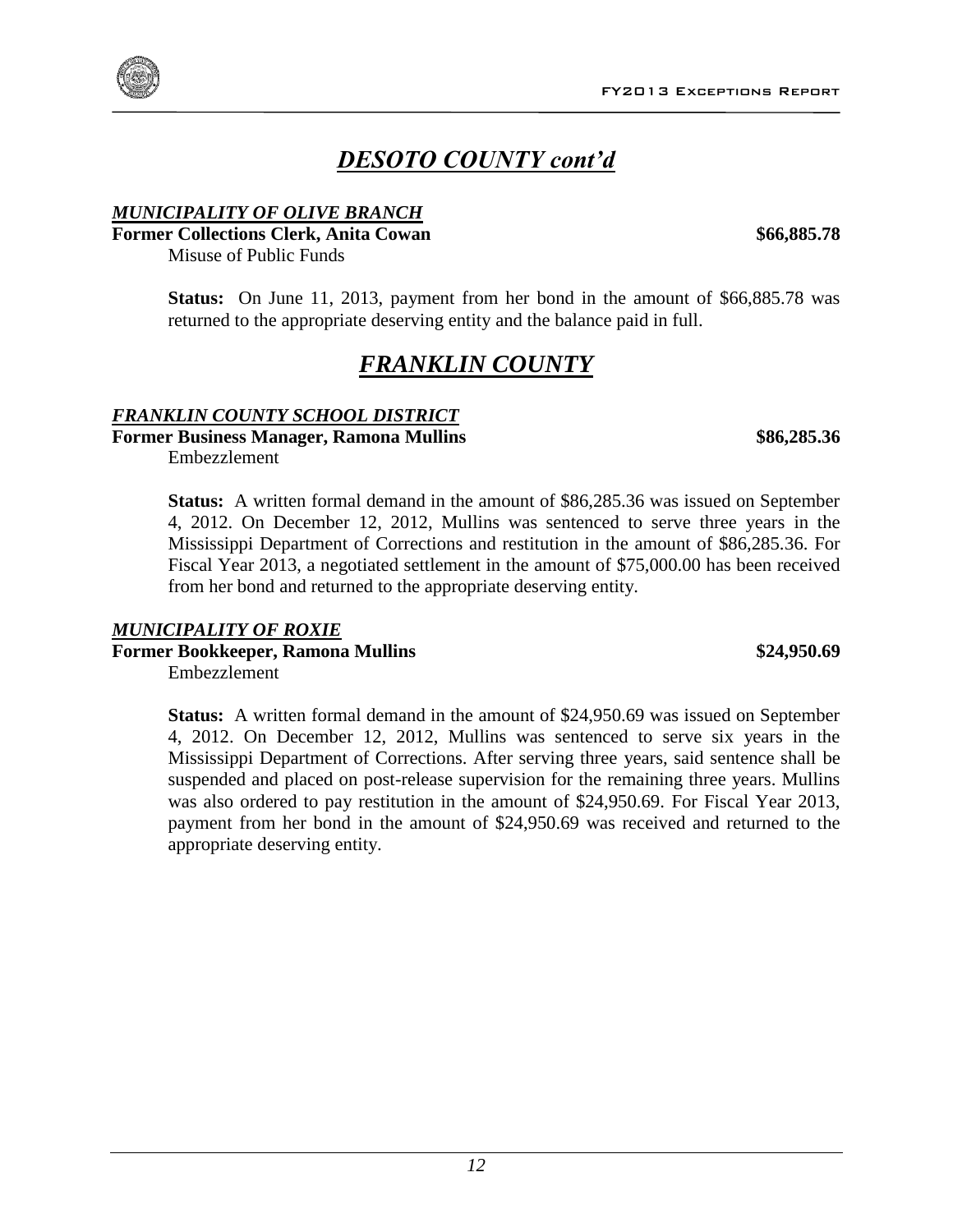*13*

## *GREENE COUNTY*

#### *COUNTY OFFICIALS* **Supervisor, Earnest Holder \$130,673.03** Misuse of Public Funds

**Status:** A formal written demand in the amount of \$130,673.03 was issued on May 23, 2011. One June 23, 2011, Holder was convicted and sentenced to seventy-eight months for Bribery-Receiving Federal Funds; Count II: Conspiracy to Commit Bribery and Count III: sixty months for Perjury; Count V: thirty-six months for Filing a False Tax Return. Counts II, III, V are to run concurrent with Count I. Holder was also ordered to pay restitution in the amount of \$18,480 to the IRS, and a fine of \$125,000. For Fiscal Year 2013, a negotiated settlement of \$86,628.32 was received from his bond and returned to the appropriate deserving entity.

#### **Former Chancery Clerk, Latricia Cornelson \$6,000.00**

Embezzlement

**Status:** On February 13, 2013, Cornelson was indicted on nine counts of Embezzlement. On November 26, 2012, Cornelson was sentenced to 10 years, suspended in custody of MDOC, four years probation, court costs, plus \$2,000.00 in fines and restitution in the amount of \$6,000.00. She also agreed to never work in a city, county or state job in the future. For Fiscal Year 2013, payments in the amount of \$1,600.00 towards court fines and costs.

## *GRENADA COUNTY*

#### *COUNTY OFFICIAL*

**Former Deputy Tax Collector, Ann B. Parks \$17,948.75** Embezzlement

**Status:** On January 29, 2009, Ann B. Parks pled guilty to four counts of Embezzlement. Parks was sentenced to eight years, suspended, five years probation and was ordered to pay restitution in the amount of \$11,703.36. Formal written demand in the amount of \$17,948.75 was issued on February 10, 2009, and transmitted to the Office of the Attorney General on March 10, 2009. For Fiscal Year 2013, payments in the amount of \$3,000.00 have been received, leaving a balance of \$1,779.60.



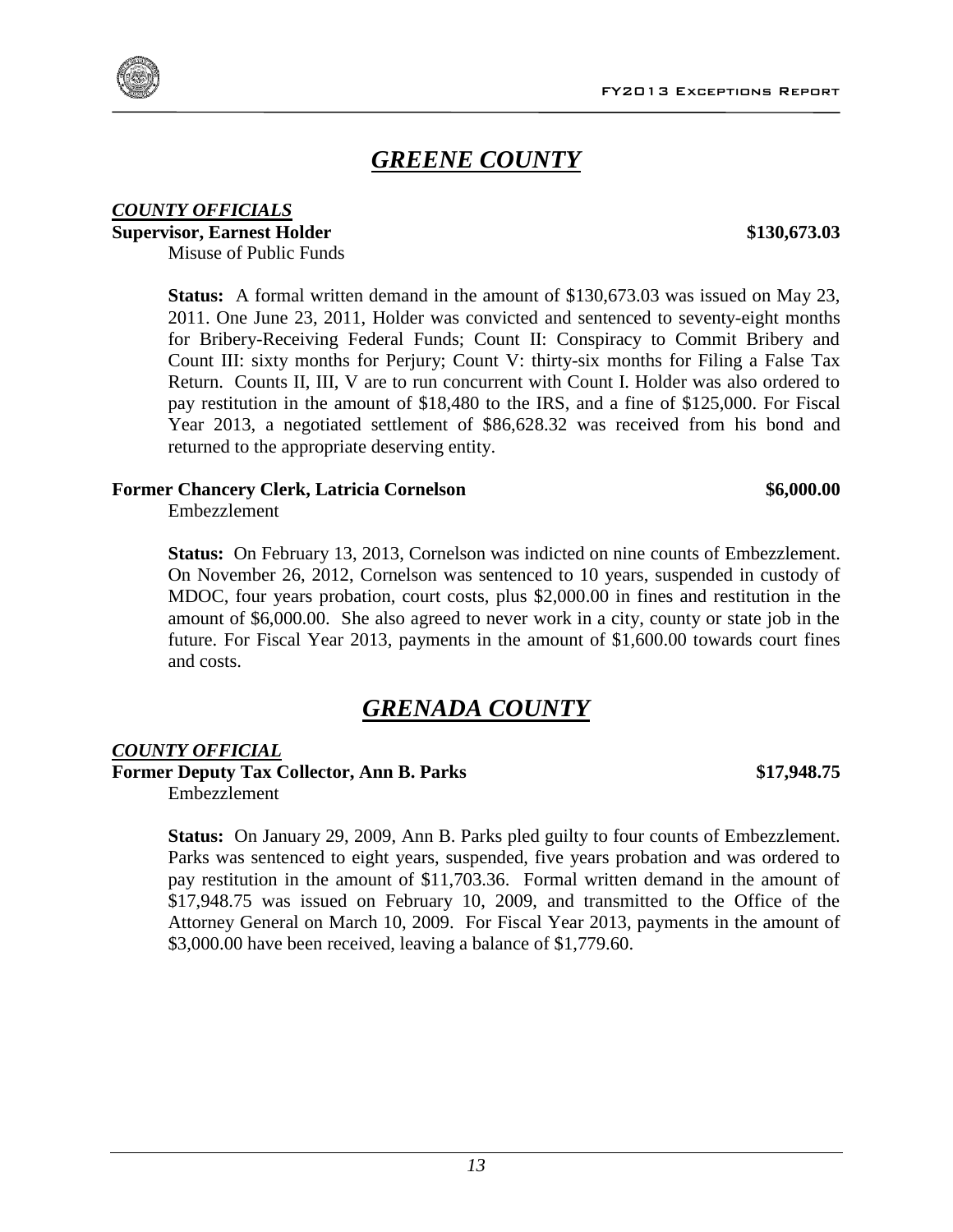

## *HANCOCK COUNTY*

## *COUNTY OFFICIAL* **Former Road Supervisor, Roger Ladner \$1,134,538.00**

Embezzlement

**Status:** On December 13, 2012, Ladner was sentenced to sixty months in federal prison; three years supervised release after prison; fined \$25,000.00; forfeit the thirty-four bank checks recovered in a raid May 2010, totaling \$1,250,000.00, of which \$1,134,538.00 was returned to the appropriate deserving entities, FEMA and MEMA.

## *HARRISON COUNTY*

#### *MISSISSIPPI DEPARTMENT OF MARINE RESOURCES, FOUNDATION*

#### **President, Dr. William Walker \$296,096.60**

Misuse of Public Funds

**Status:** In a negotiated settlement, the Office of the State Auditor received two yachts on DMR's behalf from the Marine Resources Foundation. DMR spent \$804,013.44 restoring and upgrading the yachts and purchased equipment valued at \$169,982.55. These yachts were exchanged in lieu of a \$1,074,519.97 demand. The assets were insured at \$350,000.00 and \$284,000.00. The equipment was removed and the yachts were sold by sealed bids for a total of \$126,114.05, which makes the total recovery \$296,096.60.

## *HINDS COUNTY*

#### *MUNICIPALITY OF UTICA*

**Former Municipal Court Clerk, Jessica Bates \$1,552.99**

Misuse of Public Funds

**Status:** A formal written demand in the amount of \$1,552.99 was issued on October 1, 2012.

#### *MISSISSIPPI AGRIBUSINESS COUNCIL*

**Former Contractor, Glenn Patterson \$71,421.63**

Money Laundering

**Status:** On March 28, 2005, Glenn Patterson pled guilty to money laundering, was sentenced to serve eighteen months, and was ordered to pay restitution in the amount of \$36,736.00. Formal written demand in the amount of \$71,421.63 was issued on August 1, 2005 and transmitted to the Office of the Attorney General on September 1, 2005. For Fiscal Year 2013, payments in the amount of \$4,961.00 have been received and returned to the appropriate deserving entity.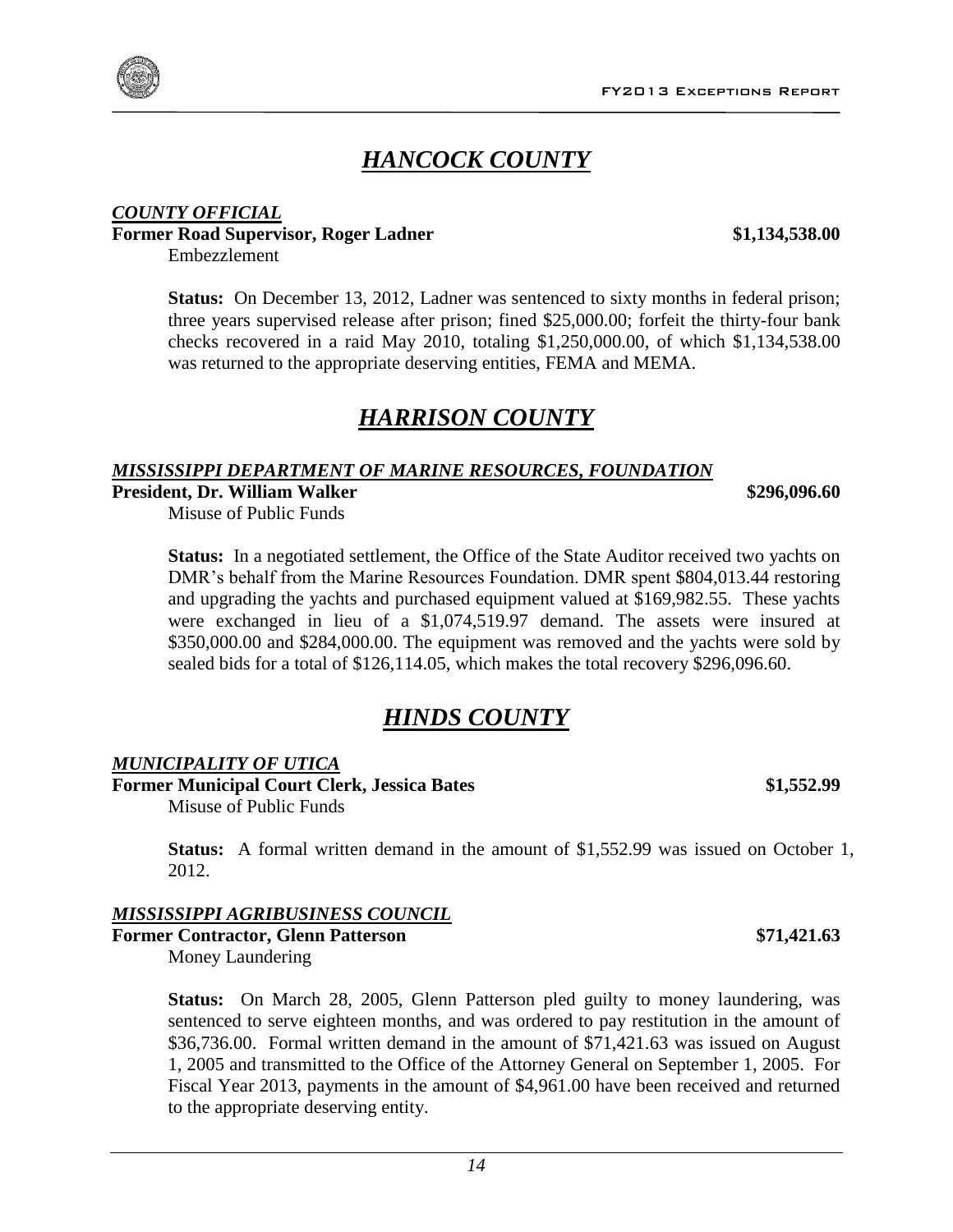## *HINDS COUNTY cont'd*

#### **Former Contractor, Michael Walters \$132,385.13**

Money Laundering

**Status**: On March 28, 2005, Michael Walters pled guilty to money laundering, was sentenced to serve eighteen months, and was ordered to pay restitution in the amount of \$82,174.75. Formal written demand in the amount of \$132,385.13 was issued on August 1, 2005 and transmitted to the Office of the Attorney General on September 1, 2005. For Fiscal Year 2013, payments in the amount of \$1,200.00 have been received, leaving a balance of \$121,785.13.

## *HOLMES COUNTY*

#### *COUNTY OFFICIALS*

**Former District 1 Supervisor, Norman Cobbins, Jr. \$45,077.95**

Embezzlement

**Status:** On March 6, 2012, Cobbins was indicted on three counts: Federal Mail Fraud, embezzlement, lying to a federal officer. On October 26, 2012, Cobbins was sentenced on Count II of the indictment, Cobbins resigned prior to being sentenced. The sentence for this count was six months in the custody of the U.S. Federal Bureau of Prisons. Upon release, Cobbins is to serve three years of supervised probation including seven months of house arrest. A formal written demand in the amount of \$45,077.95 was issued on November 26, 2012. Payment in the amount of \$25,000.00 has been received from his bond, leaving a balance of \$20,077.95.

#### **Former District 2 Supervisor, James Young \$3,620.23**

Work on Private Property

**Status:** A formal written demand in the amount of \$3,620.23 was issued on July 24, 2012. Payment in the amount of \$3,620.23 has been received and returned to the appropriate deserving entity.

## *JACKSON COUNTY*

#### *COUNTY OFFICIAL* Former Tax Clerk, Nedra Wells **\$11,161.76** Embezzlement

**Status:** On January 18, 2013, Wells pled guilty to two counts of Embezzlement. Wells was sentenced to ten years suspended, placed on probation for five years under supervision of the MDOC, and ordered to pay restitution for the principal amount of \$7,235.15.

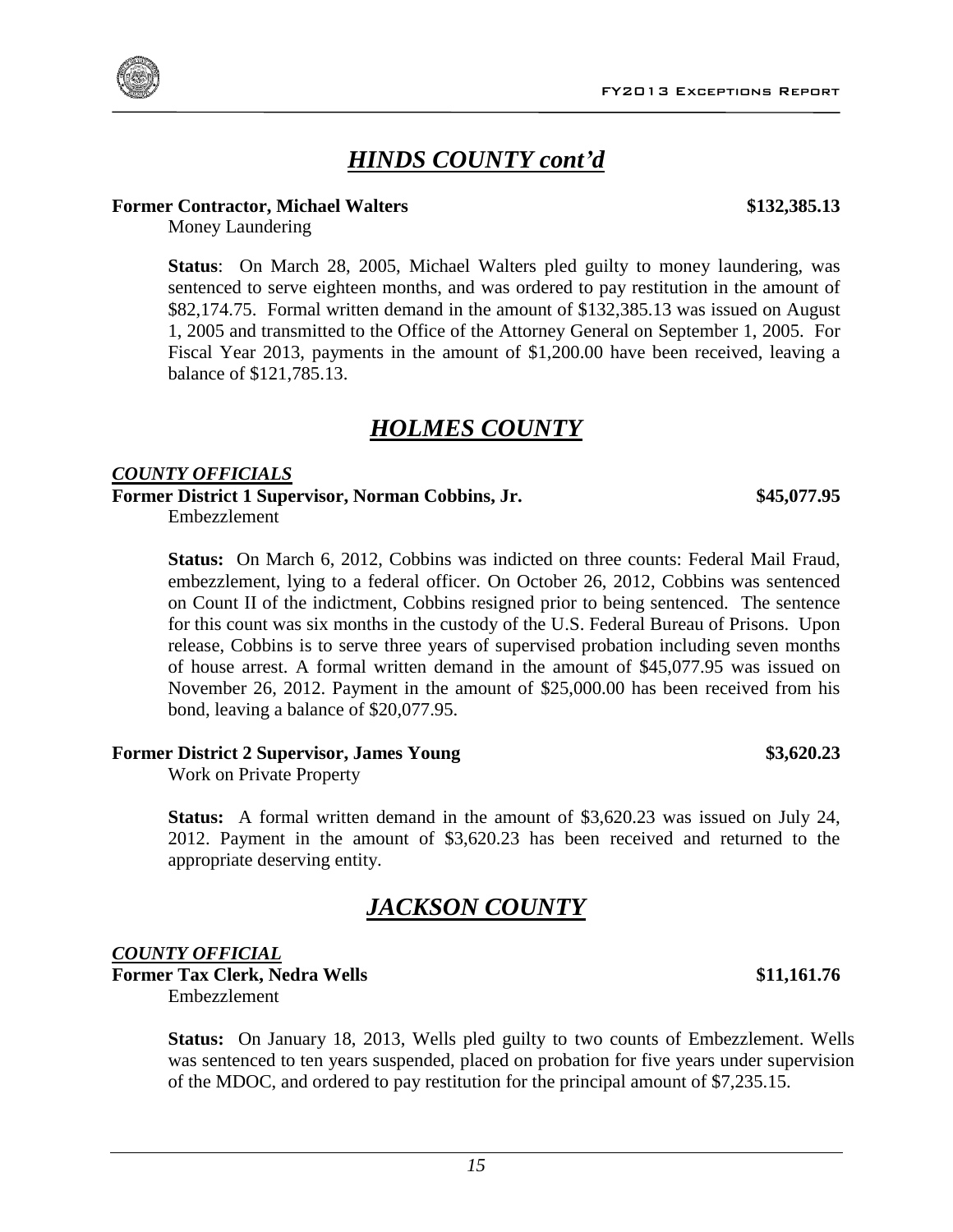*16*

## *JACKSON COUNTY cont'd*

### *OCEAN SPRINGS SCHOOL DISTRICT*

## **Former Bookkeeper, Linda Dickerson Smeby \$14,314.36**

Embezzlement

**Status:** On May 10, 2013, Smeby pled guilty to four counts of Embezzlement. Smeby was sentenced to ten years suspended, placed on probation for five years under supervision of the MDOC, and ordered to pay restitution for the principal amount of \$9,113.85.

## *JEFFERSON COUNTY*

#### *COUNTY OFFICIAL* **Former Circuit Clerk, Burnell Harris \$857,966.42**

Misappropriation of Funds

**Status:** A formal written demand in the amount of \$857,966.42 was issued on October 17, 2007. On October17, 2007, Harris was found guilty for Theft of Federal Funds, Engaging in Monetary Transactions in Property Derived from Specified Unlawful Activity, and Tax Evasion. Harris was sentenced to seventy-two months in prison, supervised release for three years after imprisonment, and restitution to the Office of the State Auditor in the amount of \$447,086.07. For Fiscal Year 2013, payment in the amount of \$616.27 has been received, leaving a balance of \$550,350.15.

## *JEFFERSON DAVIS COUNTY*

#### *MUNICIPALITY OF BASSFIELD*

**Former Police Chief, Walter Earl Bullock (Deceased) \$12,863.57**

False Pretense

**Status:** On October 27, 2011, twenty guns, one Taser, and approximately 10,286 rounds of ammunition that were the property of Bassfield were seized from the home of Bullock. On December 11, 2012, seventeen guns and one Taser was returned to the City of Bassfield in accordance with a court order, and three fully automatic weapons were retained by the Office of the State Auditor.

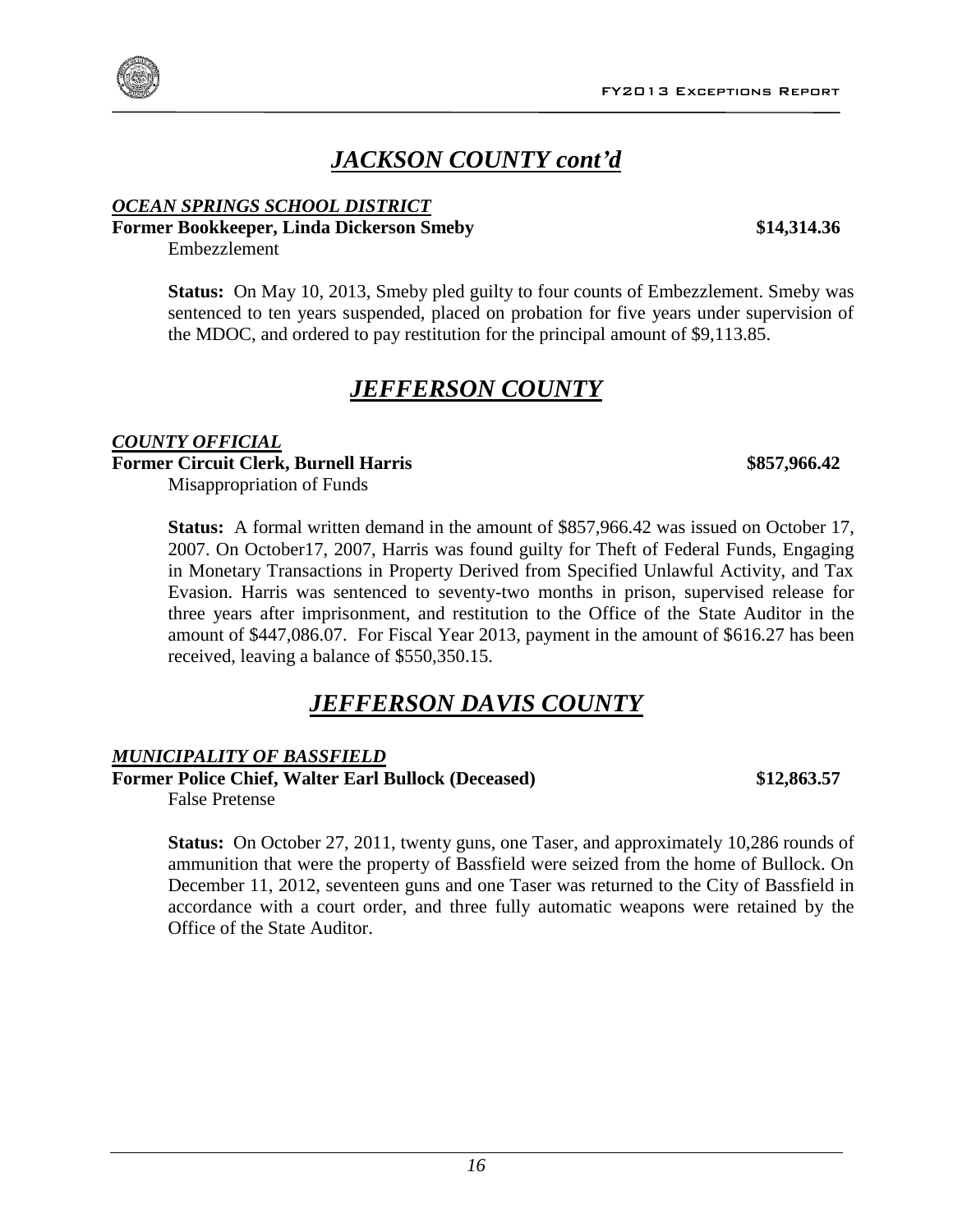## *JEFFERSON DAVIS COUNTY cont'd*

## **Former Fire Chief, Billy Matthews**

False Pretense

**Status:** The Office of the State Auditor recovered twenty-two items of surplus equipment that was illegally obtained by city employees of Bassfield. Items included eight travel trailers, three boats, two bush hogs, one tractor, one airplane tug, and other miscellaneous items of surplus property for a recovery value of \$40,400.00. On April 15, 2013, both Matthews and Saulters pled guilty to False Pretense, Embezzlement, and Conspiracy to Commit False Pretense and were sentenced to ten years, ten years suspended, five years probation, and \$1,000.00 fine plus court cost. No restitution was ordered since surplus items were returned to Mississippi Surplus Property.

#### *MUNICIPALITY OF PRENTISS*

**Former City Clerk, Gail Glenda Williams \$115,786.81**

Embezzlement

**Status:** On March 12, 2013, Williams was indicted by the Jefferson Davis County Grand Jury for one count of Embezzlement. On April 15, 2013, Williams was arrested and released on \$10,000.00 bond.

## *JONES COUNTY*

### *JONES COUNTY JUNIOR COLLEGE*

#### Former Accounting Assistant, Tracy Laird **\$109,407.96** Embezzlement

**Status:** A formal written demand in the amount of \$109,407.96 was issued on September 9, 2009 and transmitted to the Office of the Attorney General on October 19, 2009. On January 20, 2010, Tracy Laird pled guilty to embezzlement and was sentenced to ten years, with five years to serve and five years post release supervision, completion of Community Service Program, and restitution of \$109,407.96. For Fiscal Year 2013, payments in the amount of \$64,210.84 have been received and returned to the appropriate deserving entity, leaving a remaining balance of \$18,718.16.



#### **Former City Clerk, Brenda Saulters \$40,400.00**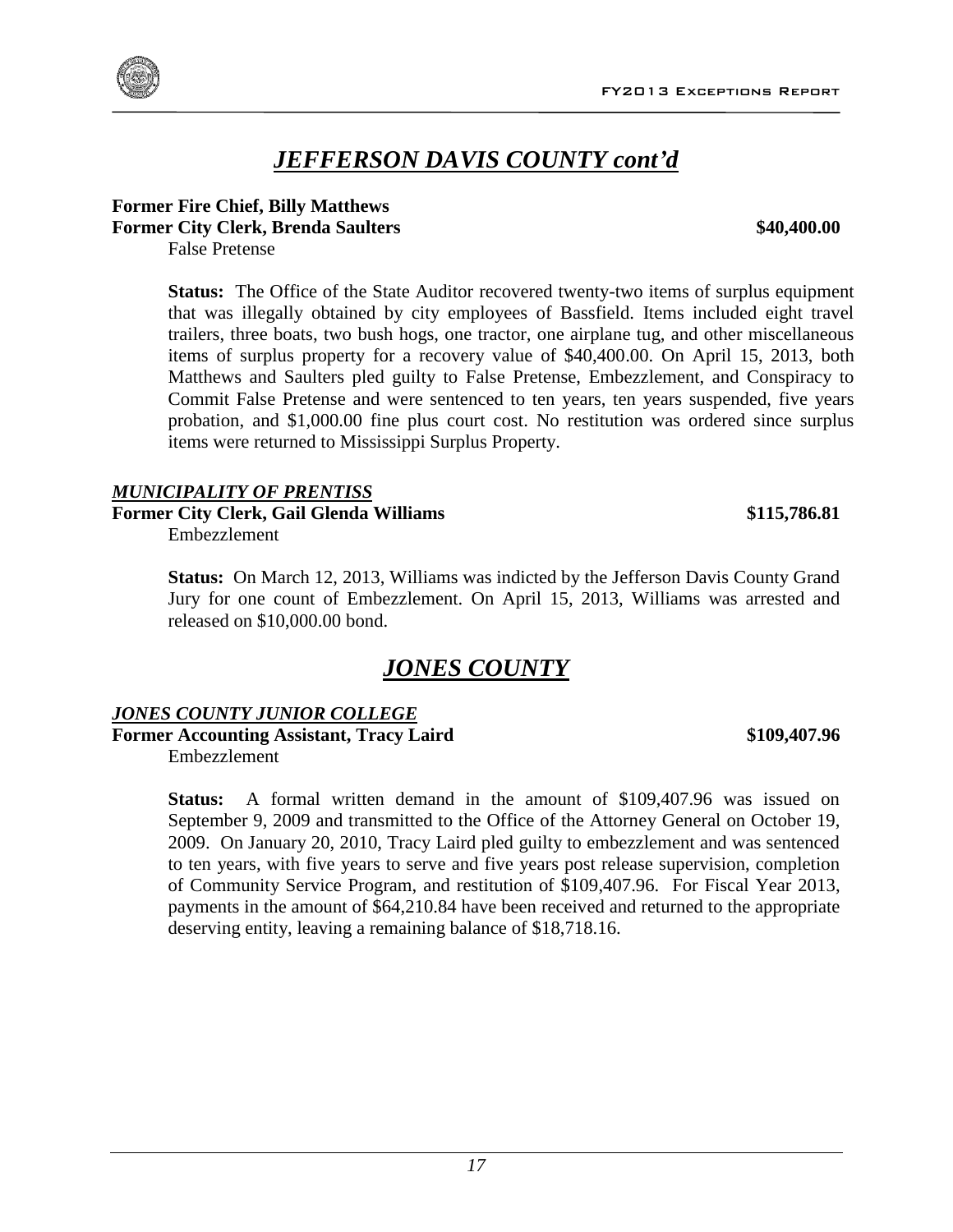## *LAMAR COUNTY*

#### *ROCK HILL VOLUNTEER FIRE DEPARTMENT*

**Former Fire Chief, William Leroy King \$4,678.53** Embezzlement

**Status:** On December 20, 2011, King was arrested for embezzlement. On August 21, 2012, the Lamar County Grand Jury indicted King on one count of Embezzlement for converting to his own use the property of Tires Plus Inc. and one count of Embezzlement for converting to his own use the property of Pine Belt Oil Company. King is currently awaiting trial and recovery costs.

#### *ROCK HILL VOLUNTEER FIRE DEPARTMENT*

#### **Former President and Treasurer, Gregory Steven Myers \$1,800.00** Misuse of Funds

**Status:** For Fiscal Year 2013, payment in the amount of \$1,800.00 has been received and returned to the appropriate deserving entity.

#### *MUNICIPALITY OF LUMBERTON*

**Former Chief of Police, Daren Dennis Hobson \$948.00** Misuse of Public Property

**Status:** For Fiscal Year 2013, payment in the amount of \$948.00 has been received and returned to the appropriate deserving entity.

## *LAUDERDALE COUNTY*

#### *COUNTY OFFICIAL*

**Former Deputy Justice Court Clerk, Victoria Nealy \$3,236.27**

Embezzlement

**Status:** On February 3, 2012, Nealy was sentenced to ten years, with three years to serve, seven years suspended and five years supervised probation. She is ordered to pay restitution in the amounts of \$1,549.00 and \$138.27 to Lauderdale County Justice Court and \$1,549.00 to the Office of the State Auditor, plus fines and court costs. A written formal demand in the amount of \$3,236.27 was issued on September 24, 2012. For Fiscal Year 2013, payments in the amount of \$3,236.27 have been received and returned to the appropriate deserving entity.

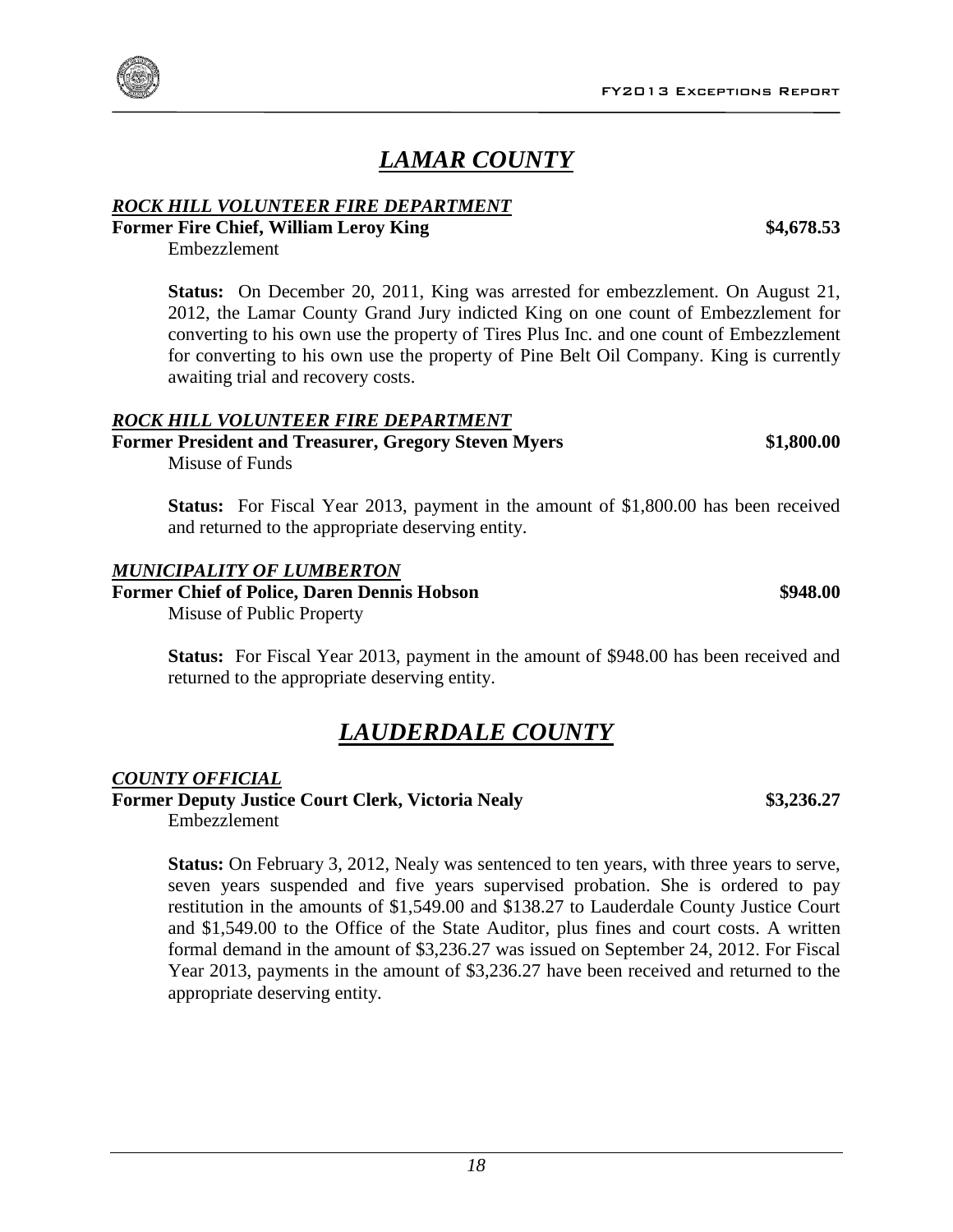## *LAUDERDALE COUNTY cont'd*

#### *MERIDIAN PUBLIC SCHOOL DISTRICT*

**Former Principal, Judy Radcliff \$287,277.10** Embezzlement

**Status:** On December 2, 2005, Radcliff was sentenced to serve thirty months, ordered to be on three years supervised release, ordered to pay a special assessment fee of \$100.00, and make restitution of \$217,505.68. A written formal demand in the amount of \$287,277.10 was issued on December 2, 2005. For Fiscal Year 2013, payments in the amount of \$281.54 have been received, leaving a balance of \$235,993.96.

#### **Employee, Sandra Todd \$59,014.55**

Embezzlement

**Status:** A written formal demand in the amount of \$59,014.55 was issued on December 9, 2005. Todd was sentenced on December 9, 2005, in Federal Court to serve twelve months and one day in prison. Upon release from prison, Todd shall be placed on supervised release for three years, and ordered to pay a special assessment fee of \$100.00 and ordered to pay restitution of \$89,651.58. For Fiscal Year 2013, payment in the amount of \$232.73 has been received, leaving a balance of \$50,300.03

#### **Former Consultant, Joycelyn Wilson 664,120.09**

Embezzlement

**Status:** Jocelyn Wilson was sentenced to serve five months in prison, five months on home confinement, and ordered to be on three years supervised release. Wilson was also ordered to pay restitution in the amount of \$48,178.20. A written formal demand in the amount of \$64,120.09 was issued on December 2, 2005. For Fiscal Year 2013, payments in the amount of \$517.27 have been received, leaving a balance of \$38,725.92.

## *LAWRENCE COUNTY*

## *MUNICIPALITY OF MONTICELLO*

**Former City Court Clerk, Mary Nell Jenkins \$12,576.27**

Embezzlement

**Status:** On July 25, 2008, Mary Nell Jenkins pled guilty to embezzlement. Her plea was accepted, but adjudication was withheld for five years pending completion of probation terms of the Court, which includes payment of restitution in the amount of \$12,576.27. Formal written demand in the amount of \$12,576.27 was issued on November 4, 2008, and transmitted to the Office of the Attorney General on December 4, 2008. For Fiscal Year 2013, payments in the amount of \$600.00 were received, balanced paid in full and returned to the appropriate deserving entity.

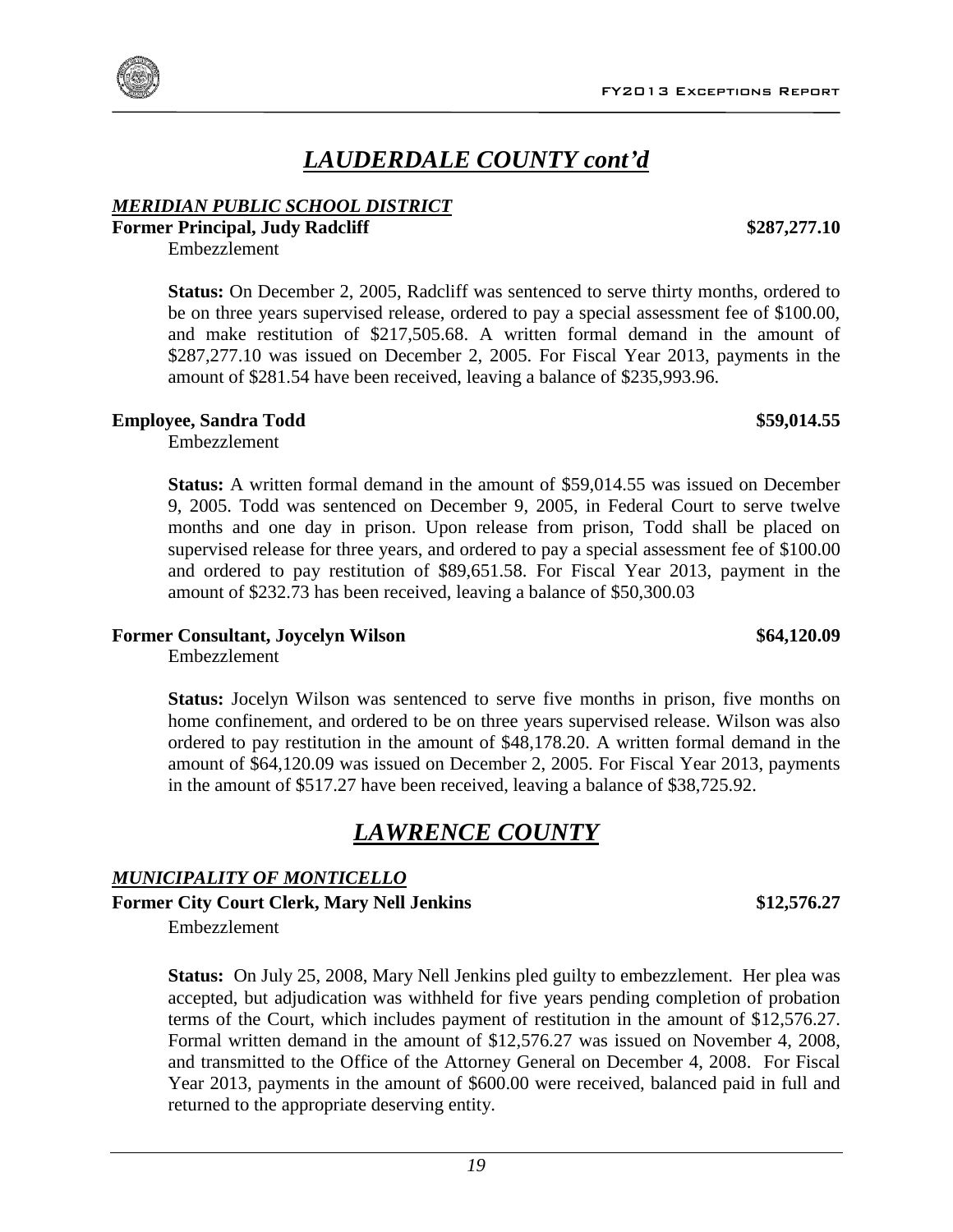## *LEAKE COUNTY*

### *MUNICIPALITY OF WALNUT GROVE*

**Former Mayor, Grady Sims \$31,530.29** Misuse of Public Funds

**Status:** A formal written demand in the amount of \$31,530.29 was issued on October 25, 2011. On April 24, 2012, Sims was sentenced to seven months in federal prison, six months house arrest, and two years probation. For Fiscal Year 2013, payment in the amount of \$8,670.11 has been received, leaving a balance of \$22,860.18.

## *LEE COUNTY*

#### *LEE COUNTY SCHOOL DISTRICT*

**Former Business Manager, Randy Thweatt \$12,961.28**

Work on Private Property

**Status:** On September 5, 2012, Thweatt pled guilty and was sentenced on Count I: ten years in MDOC and one year house arrest; Count II: ten years in MDOC, suspended; and ordered to pay restitution in the amount of \$5,060.00 to Lee County School District and \$7,901.28 to the Office of the State Auditor. For Fiscal Year 2013, payments in the amount of \$12,961.28 were received and the balance paid in full and returned to the appropriate deserving entity.

## *LINCOLN COUNTY*

#### *BROOKHAVEN SCHOOL DISTRICT*

**Former Maintenance Worker, Laron Smith \$6,297.00** Theft

**Status:** On May 4, 2012, Smith was indicted for Grand Larceny. On May 16, 2012, Smith was arrested for Grand Larceny and Possession of Marijuana. On May 6, 2013, Smith entered the Pretrial Intervention Program. Smith was ordered to pay restitution to the Brookhaven School District beginning June 1, 2013 and continuing on the first of each month until paid in full.

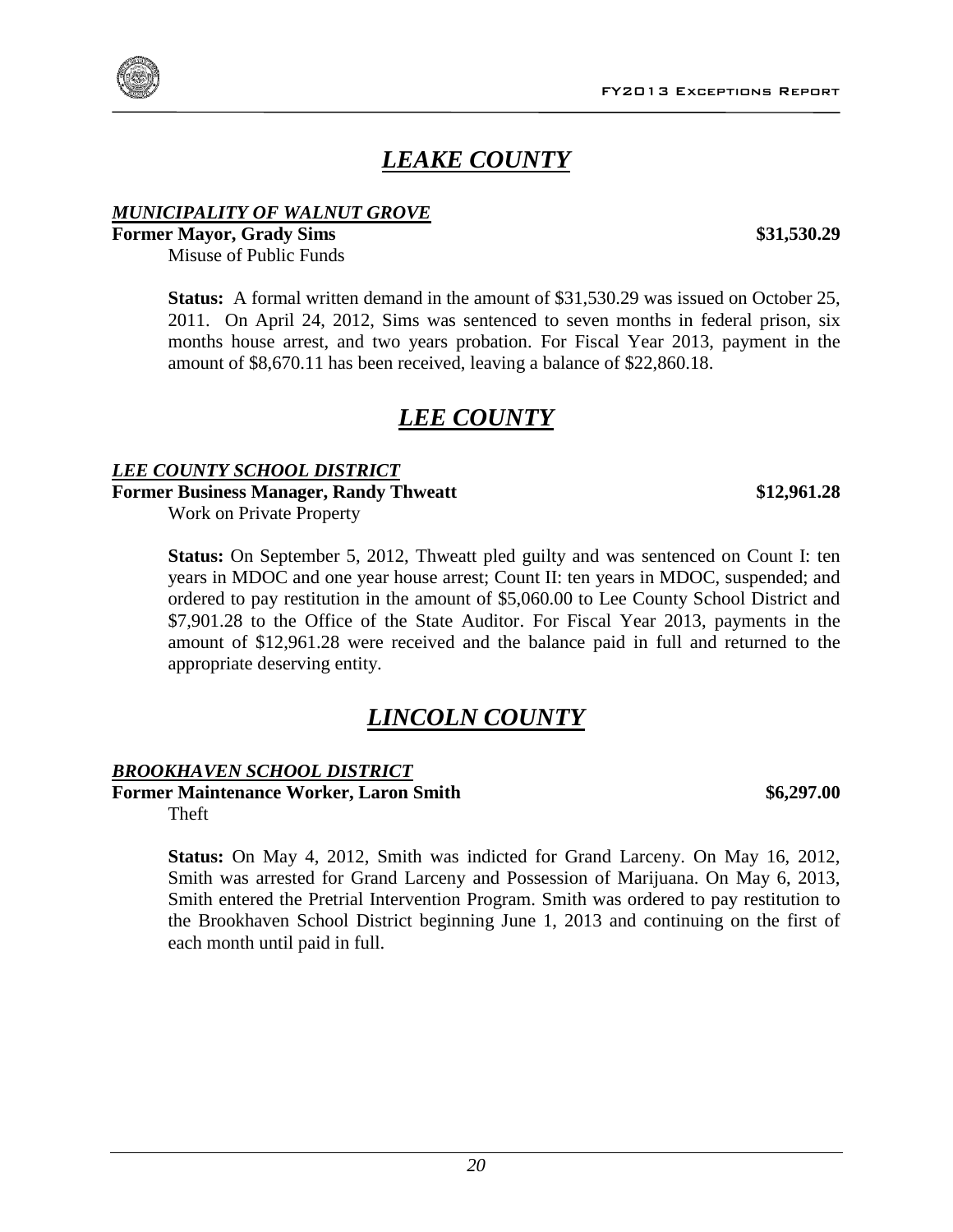## *LOWNDES COUNTY*

#### *LOWNDES COUNTY TAX ASSESSOR*

**Former Employee, Miracle Taylor \$7,344.34** Misuse of Public Funds

**Status:** Taylor took \$7,344.34 from the Tax Assessor's office while employed. The money was paid back and Taylor is no longer employed at the Tax Assessor's Office.

#### *LOWNDES COUNTY BOARD OF SUPERVISORS*

**Former District IV Supervisor, James Terry \$7,031.68** Misuse of Public Funds

**Status:** In November 2007, James Terry was convicted at trial and sentenced to thirteen months in MDOC with five years post-release supervision. While a county elected supervisor, Terry used his official vehicle for personal use. The sentence was appealed, but was upheld by the Mississippi Supreme Court. On February 28, 2011, the bonding company paid full restitution in the amount of \$6,931.68. For Fiscal Year 2013, payment in the amount of \$1,942.71 was received and returned to the appropriate deserving entity.

## *MARSHALL COUNTY*

## *HOLLY SPRINGS SCHOOL DISTRICT*

**Former Secretary, Denise Gleeton \$7,735.47**

Embezzlement

**Status:** On August 5, 2010, Denise Gleeton pled guilty to Embezzlement. The Court withheld acceptance of the plea, placed her on five years supervised probation, and ordered her to pay restitution of \$7,735.47. A formal written demand in the amount of \$7,735.47 was issued on September 1, 2010 and transmitted to the Office of the Attorney General on October 1, 2010. For Fiscal Year 2013, payments in the amount of \$2,101.53 were received and the balance paid in full and returned to the appropriate deserving entity.

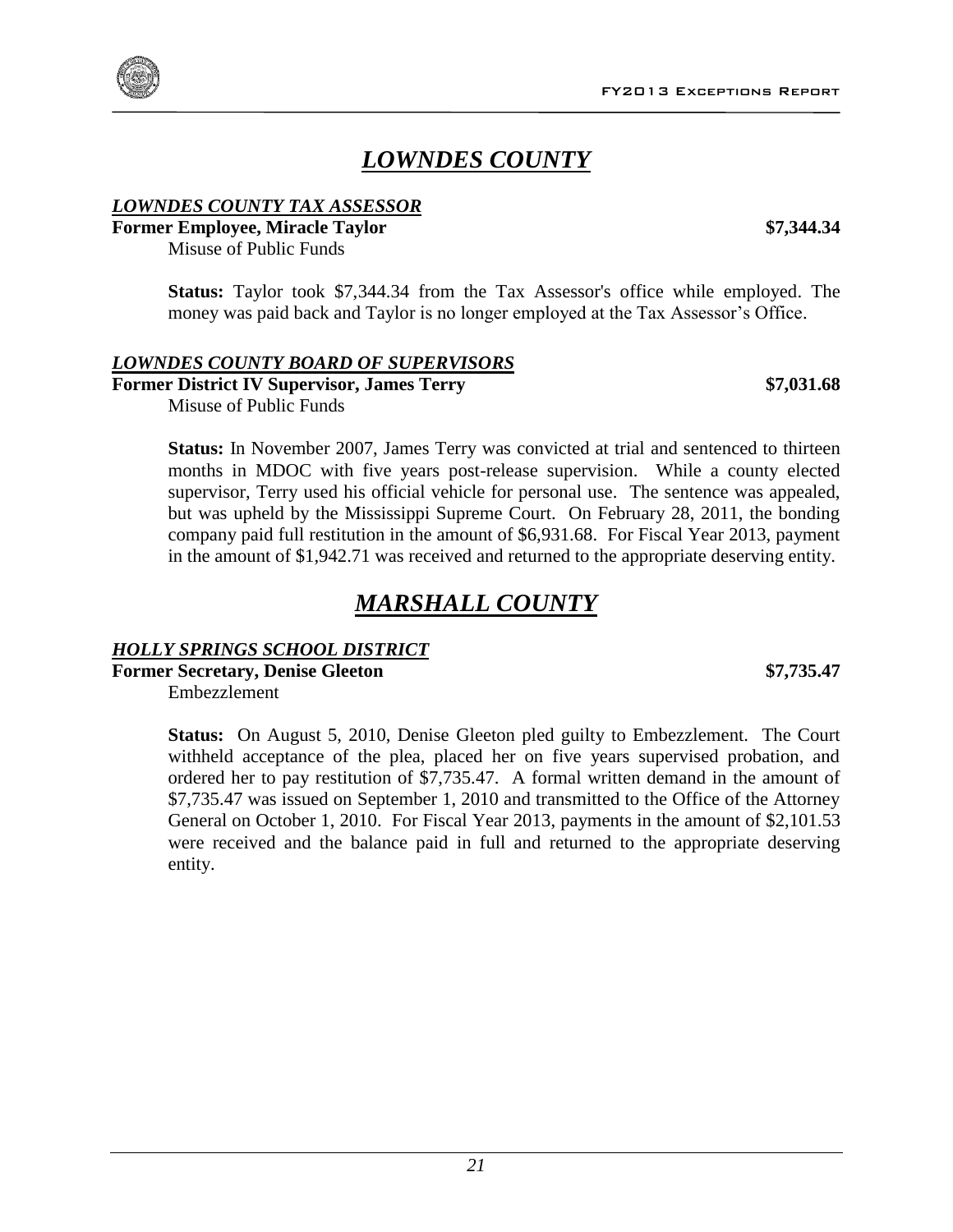## *NOXUBEE COUNTY*

#### *MUNICIPALITY OF BROOKSVILLE*

Former City Clerk, Alvina DeLoach **\$93,801.68** Embezzlement

**Status:** On September 18, 2008, Alvina DeLoach pled guilty to Embezzlement. On March 13, 2009, she was sentenced to ten years, and was placed on house arrest for two years, supervised probation for three years, and the remainder of the sentence was suspended. DeLoach was ordered to pay restitution in the amount of \$60,873.87. Formal written demand in the amount of \$93,801.68 was issued on April 30, 2009 and transmitted to the Office of the Attorney General on May 29, 2009. For Fiscal Year 2013, payment in the amount of \$900.00 has been received, leaving a balance of \$29,209.18.

## *OKTIBBEHA COUNTY*

*COUNTY OFFICIAL*

**Chancery Clerk, Monica Banks \$11,391.00**

Exceeded Fee Cap

**Status:** A county audit revealed Banks exceeded fee caps for years 2007-2010. In 2007, Banks exceeded the fee cap by \$6,357.00; in 2008, Banks exceeded the fee cap by \$728.00; in 2009, Banks exceeded the fee cap by \$3,984.00; in 2010, Banks exceeded the fee cap by \$322.00; (For Fiscal Year 2012, \$13,607.00 was previously reported by County Audit Section). A credit of \$550.00 was given to Banks for her disallowed expenses, leaving a balance of \$10,841.00. For Fiscal Year 2013, payments in the amount of \$10,841.00 were received and the balance paid in full and returned to the appropriate deserving entity.

## *PANOLA COUNTY*

#### *MUNICIPALITY OF SARDIS*

**Former City Clerk, Odessa Johnson \$36,281.24**

Misuse of Public Funds

**Status:** On January 28, 2010, the Panola County Grand Jury issued a one count indictment on Johnson for Embezzlement in the amount of \$28,033.95 from the City of Sardis. On November 8, 2012, Johnson was sentenced to serve a term of two and one-half years incarceration in the MDOC. Upon release, Johnson is to be placed under five years of post-release supervision, with two years of reporting post-release supervision, and three years of non-reporting post release supervision. In addition, Johnson was ordered to pay restitution beginning sixty days after release from custody at a rate of \$350/month. A formal written demand in the amount of \$36,281.24 was issued on November 8, 2012.

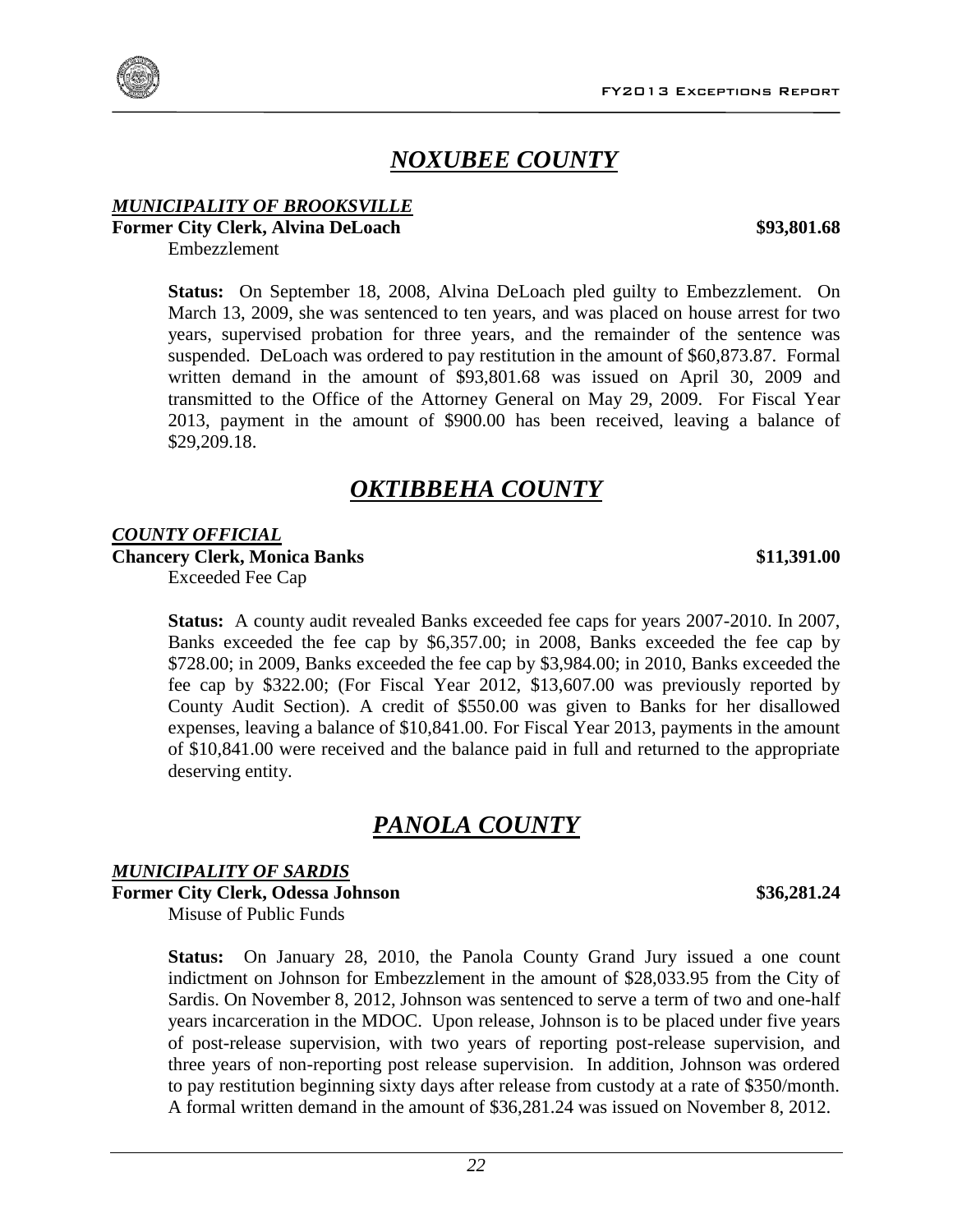## *PEARL RIVER COUNTY*

#### *PEARL RIVER COUNTY JUSTICE COURT* **\$17,265.90**

**County Attorney, Aaron Russell, Jr.** Alteration of Court Records

> **Status:** On October 12, 2012, Russell was arrested for Alteration of Records. Russell surrendered \$750.00 of the \$17,265.90.

#### *MUNICIPALITY OF PICAYUNE*

**Former Building Inspector, Donald A. Kellar, Jr. \$281.25**

Misuse of Public Funds

**Status:** For Fiscal Year 2013, payment in the amount of \$281.25 has been received, and the balance paid in full and returned to the appropriate deserving entity.

## *PERRY COUNTY*

### *COUNTY OFFICIAL* **\$2,502.13**

**Former Deputy Chancery Clerk, Jennifer Phillips** Embezzlement

> **Status:** A formal written demand in the amount of \$2,502.13 was issued on October 31, 2012. On June 6, 2013, Phillips pled guilty to Embezzlement and was sentenced to a term of five years in the custody of MDOC, pay a fine of \$2,500.00, and make restitution to the Office of the state Auditor for \$877.47. Philips was also ordered to serve eighteen months of said sentence in custody of MDOC and upon completion of the service, the remaining eighteen month sentence be suspended pursuant to conformity with the postrelease supervision for a period of three years. For Fiscal Year 2013, payment in the amount of \$2,502.13 was received, and the balance paid in full and returned to the appropriate deserving entity.

#### *SOIL AND WATER CONSERVATION DISTRICT* **\$2,861.24**

#### **Former Clerk, Melanie Nobles**

Embezzlement

**Status:** On August 25, 2011, Melanie Nobles pled guilty to one count of Embezzlement. She was sentenced to five years suspended, five years of probation, and restitution to the State Auditor's Office in the amount of \$2,861.24. For Fiscal Year 2013, payments in the amount of \$1,199.36 were received, leaving a balance of \$1,202.38.

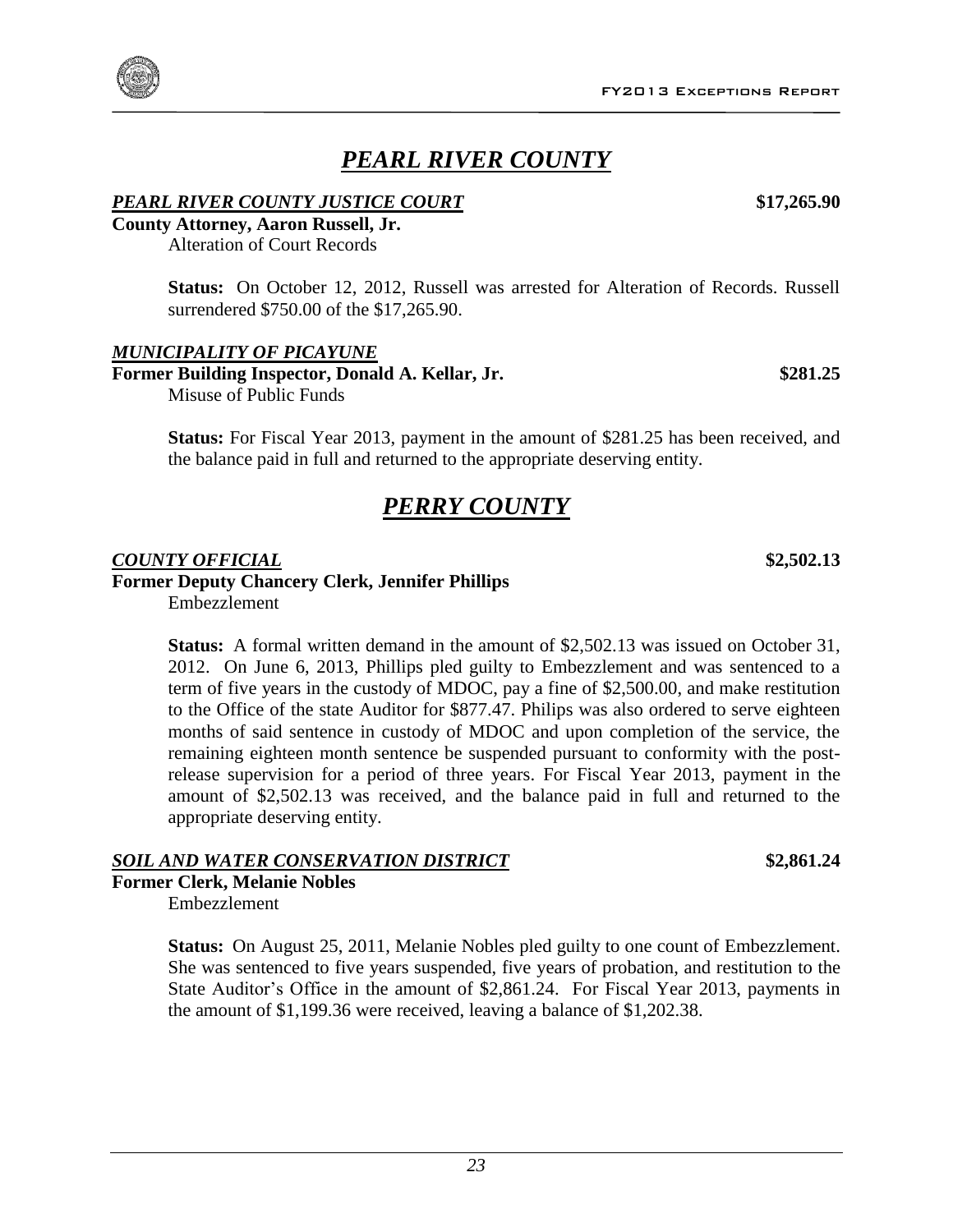## *PONTOTOC COUNTY*

#### *MUNICIPALITY OF ECRU*

**Former Mayor, Thomas Todd \$2,325.10** Work on Private Property

**Status:** An informal demand was issued on July 16, 2012, in the amount of \$2,325.10. For Fiscal Year 2013, payment in the amount of \$2,325.10 was received, and the balance paid in full and returned to the appropriate deserving entity.

#### **Former Town Clerk, Gretchen Moody \$761.27**

Work on Private Property

**Status:** An informal demand was issued on July 16, 2012 in the amount of \$761.27. For Fiscal Year 2013, payment in the amount of \$761.27 was received, and the balance paid in full and returned to the appropriate deserving entity.

## *PRENTISS COUNTY*

#### *COUNTY OFFICIAL*

**Former Justice Court Clerk, Rita Collette Ivy \$82,391.14** Embezzlement

**Status:** On April 22, 2005, the Prentiss County Grand Jury issued a four count indictment on Ivy. On June 30, 2005, Ivy was sentenced to sixteen years, with eight years to serve, and eight years suspended, with five years post-release supervision. She was ordered to make restitution in the amount of \$82,391.14. For Fiscal Year 2013, payments in the amount of \$4,200.00 have been received, leaving a balance of \$24,250.00.

## *SHARKEY COUNTY*

#### *MUNICIPALITY OF ANGUILLA*

**Former Town Clerk, Manika Kelly \$141,026.30**

Embezzlement

**Status:** A written formal demand in the amount of \$141,026.30 was issued on September 18, 2012. On August 20, 2012, Kelly was indicted on one count of Embezzlement. For Fiscal Year 2013, payments from her bonds in the amount of \$108,000.00 have been received, and returned to the appropriate deserving entity.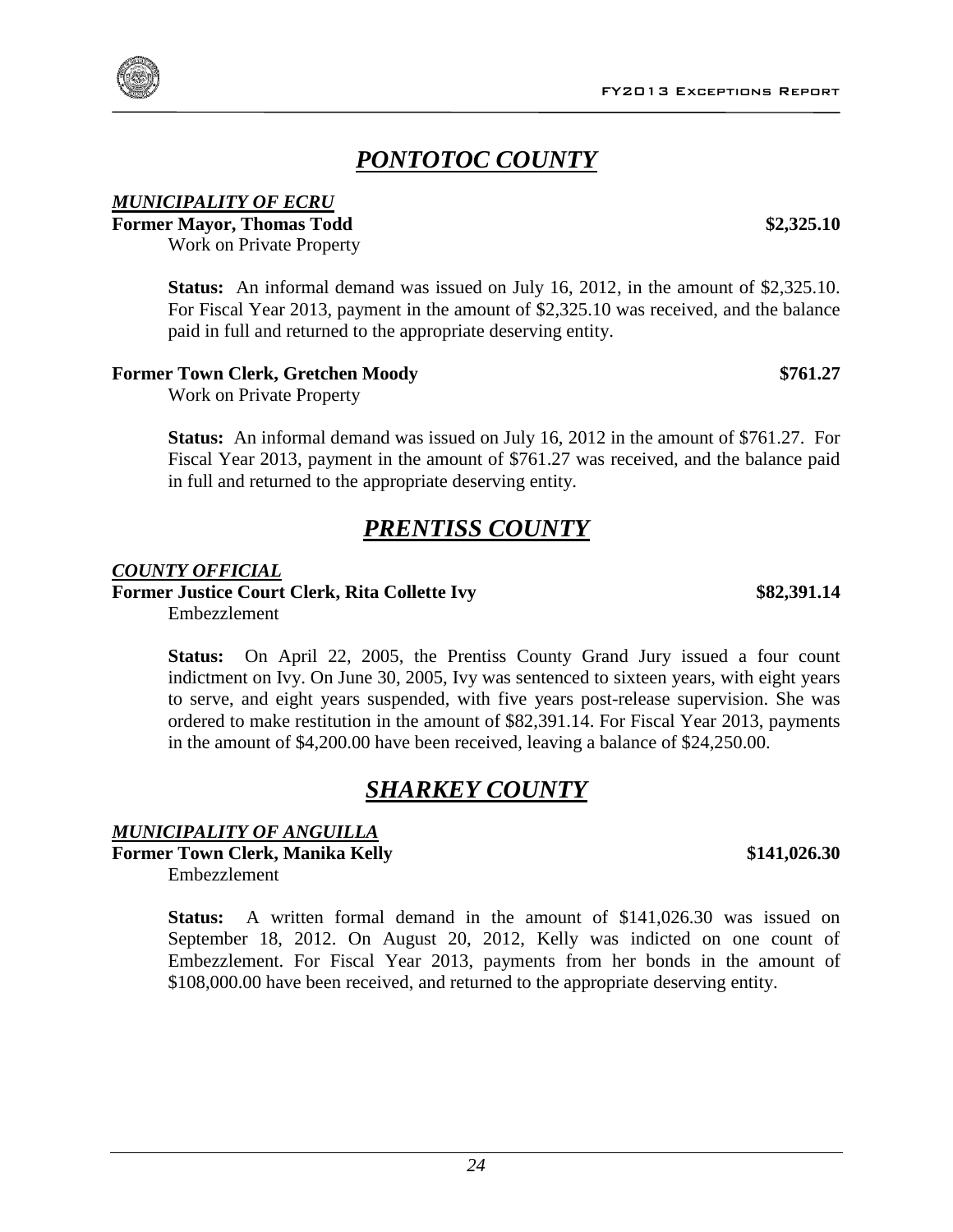## *SIMPSON COUNTY*

#### *MUNICIPALITY OF MENDENHALL*

## Former Chief of Police, Donald Bruce Barlow **\$36,309.17**

Missing Funds

**Status:** A written formal demand in the amount of \$36,309.17 was issued on April 10, 2013. In March 2013, Barlow was arrested by the FBI in connection with missing funds from the City of Mendenhall Police Department and was indicted on eight counts in U.S. District Court.

## *STONE COUNTY*

#### *STONE COUNTY BOARD OF SUPERVISORS*

**Former Road Foreman, Florian Hickman \$863.86**

Work on Private Property

**Status:** A written formal demand in the amount of \$863.86 was issued on January 18, 2013. For Fiscal Year 2013, payment in the amount of \$863.86 was received, and the balance paid in full and returned to the appropriate deserving entity.

## *SUNFLOWER COUNTY*

#### *MUNICIPALITY OF INDIANOLA*

**Former Deputy Municipal Court Clerk, Tina Parker \$66,118.18** Missing Funds

**Status:** On February 11, 2013, the Court accepted Parker's guilty plea and withheld adjudication for a period of seven years, provided Parker complete five years of supervised probation, followed by two years unsupervised probation. Parker was also ordered to pay restitution in the amount of \$35,000.00 to the City of Indianola in monthly payments of \$200.00 beginning March 4, 2013. In addition, Parker shall pay \$2,500 from her income tax return each year for seven years. A written formal demand in the amount of \$66,118.18 was issued on February 15, 2013.

## *TALLAHATCHIE COUNTY*

#### *MUNICIPALITY OF TUTWILER*

## **Former Employee, Britt Brown \$11,824.48**

Misappropriation of Funds

**Status:** For Fiscal Year 2013, payment in the amount of \$11,824.48 was received and returned to the appropriate deserving entity.



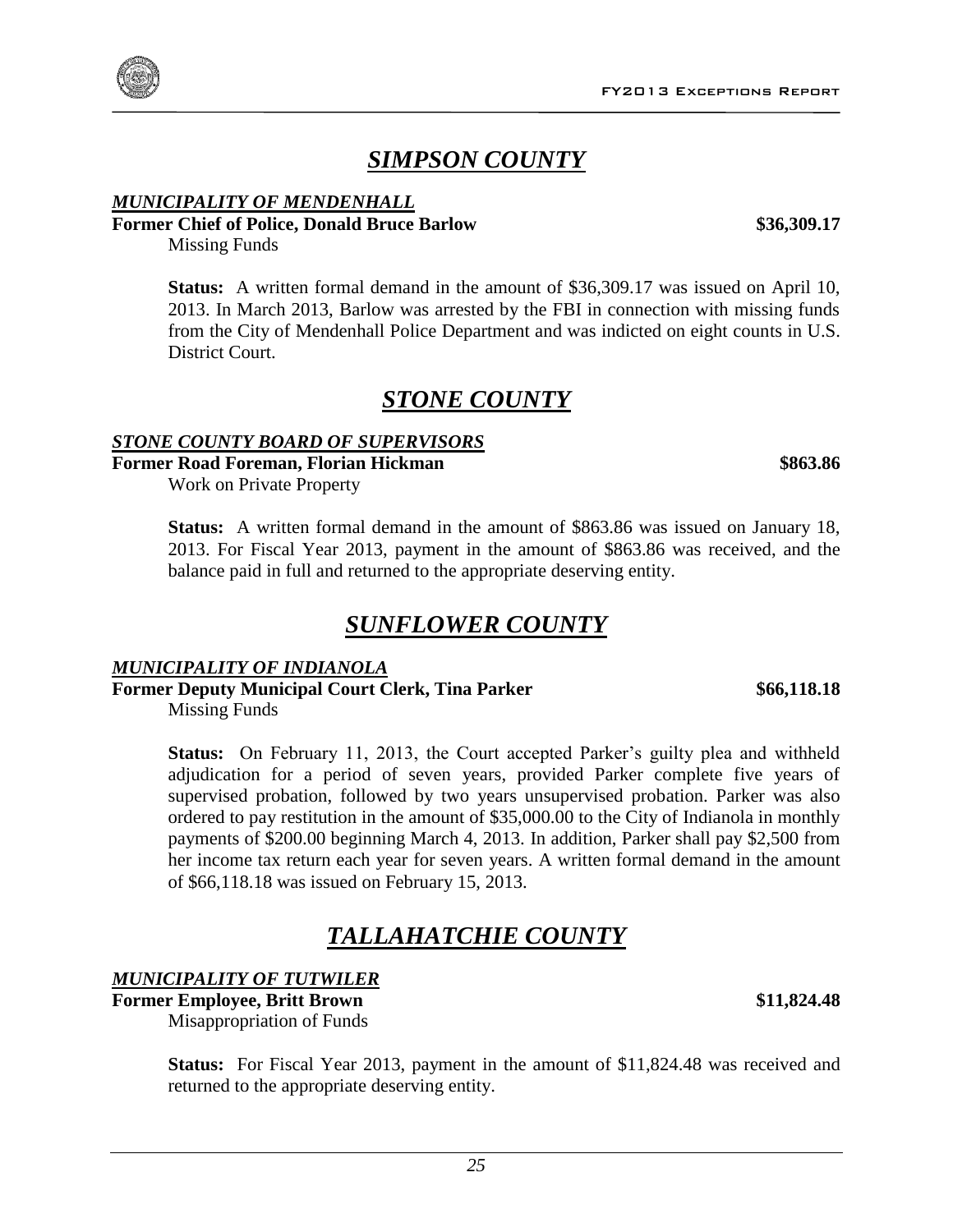## *TISHOMINGO COUNTY*

#### *COUNTY OFFICIAL*

### **Former Chancery Clerk, Richard Hayden Ables \$228,804.46**

Misappropriation of Funds

**Status:** A written formal demand in the amount of \$228,804.46 was issued on July 11, 2012. For Fiscal Year 2013, a negotiated settlement in the amount of \$107,304.02 was received and returned to the appropriate deserving entity.

## *UNION COUNTY*

#### *PARKS CHEVROLET COMPANY* **Former Employee, Margaret Parks McLennan \$148,575.14** Mail Fraud

**Status**: On September 20, 2007, Margaret Parks McLennan pled guilty to mail fraud, and was sentenced to five years suspended, with five years supervised probation. McLennan was ordered to pay restitution in the amount of \$148,575.00. Formal written demand was issued on September 20, 2007, in the amount of \$148,575.14, and transmitted to the Office of the Attorney General on October 22, 2007. For Fiscal Year 2013, payments in the amount of \$2,500.00 have been received, leaving a balance of \$118,575.14.

## *WALTHALL COUNTY*

## *COUNTY OFFICIAL*

**Justice Court Clerk, Sandra Schilling \$58,497.31** Missing Funds

**Status**: A written formal demand in the amount of \$58,497.31 was issued on July 24, 2012.

## *WARREN COUNTY*

#### *COUNTY OFFICIALS*

Circuit Clerk, Shelly Ashley-Palmertree  $$661,751.75$ Excess Fees

**Status:** A written formal demand in the amount of \$661,751.75 was issued on March 5, 2013. A lawsuit is pending in Hinds County Chancery Court. This investigation is ongoing.

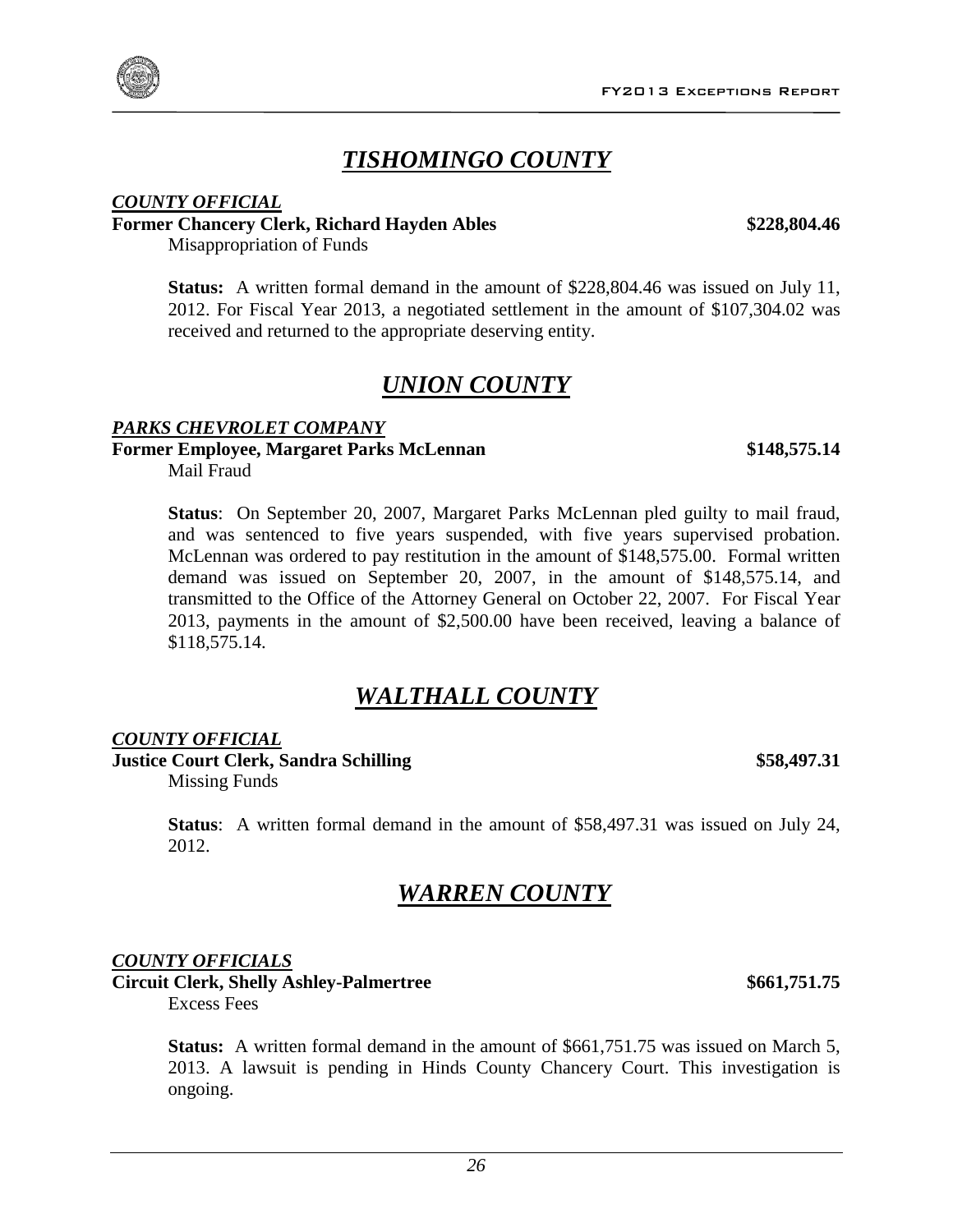## *WARREN COUNTY cont'd*

#### *MUNICIPALITY OF VICKSBURG*

**Former Deputy City Clerk, Katrina McCloud \$ 24,421.17**

Misuse of Public Funds

**Status:** For Fiscal Year 2013, payment in the amount of \$24,421.17 has been received, and the balance paid in full and settled to the appropriate deserving entities.

## *WASHINGTON COUNTY*

#### *GREENVILLE PORT COMMISSION*

**Former Bookkeeper, Nedra Pittman \$89,881.97**

Embezzlement

**Status**: On September 25, 2006, Nedra Pittman pled guilty to embezzlement. She was sentenced to ten years with two years in the Intensive Supervision Program, with the remaining eight years suspended, and ordered to make restitution of \$89,881.97. A formal written demand in the amount of \$89,881.97 was issued on October 13, 2006 and transmitted to the Office of the Attorney General on November 10, 2006. For Fiscal Year 2013, payments in the amount of \$1,490.00 were received, leaving a balance of \$77,229.38.

#### *GREENVILLE PUBLIC SCHOOLS*

**Former Superintendent, Dr. Harvey Franklin, Sr. \$1,400,000.00\*** Fraud

**Status**: On May 29, 2010, the State Auditor's Office notified the Mississippi Department of Education of a serious financial condition at the Greenville Public School District. Ten OSA and OIG Special Agents interviewed Greenville Public School District staff and teachers on February 22, 2012. On May 15, 2012, Dr. Franklin resigned as the Superintendent of Education for the Greenville Public School District. On June 27, 2012, the State Auditor notified MDE that the Greenville Public School District was no longer facing the serious financial condition. On August 2, 2012, Dr. Franklin pled guilty in Federal Court to two counts of Accepting a Bribe and one count of Embezzlement, for which the Government sought forfeiture of a 2010 Ford F-150 and Real Property identified as 930 South Washington, Greenville, Washington County, Mississippi, 38701 and as Parcel #15444400000 in the Washington County, Mississippi Tax Assessor records.

\* This amount is not included in the 2013 Fiscal Year collection totals.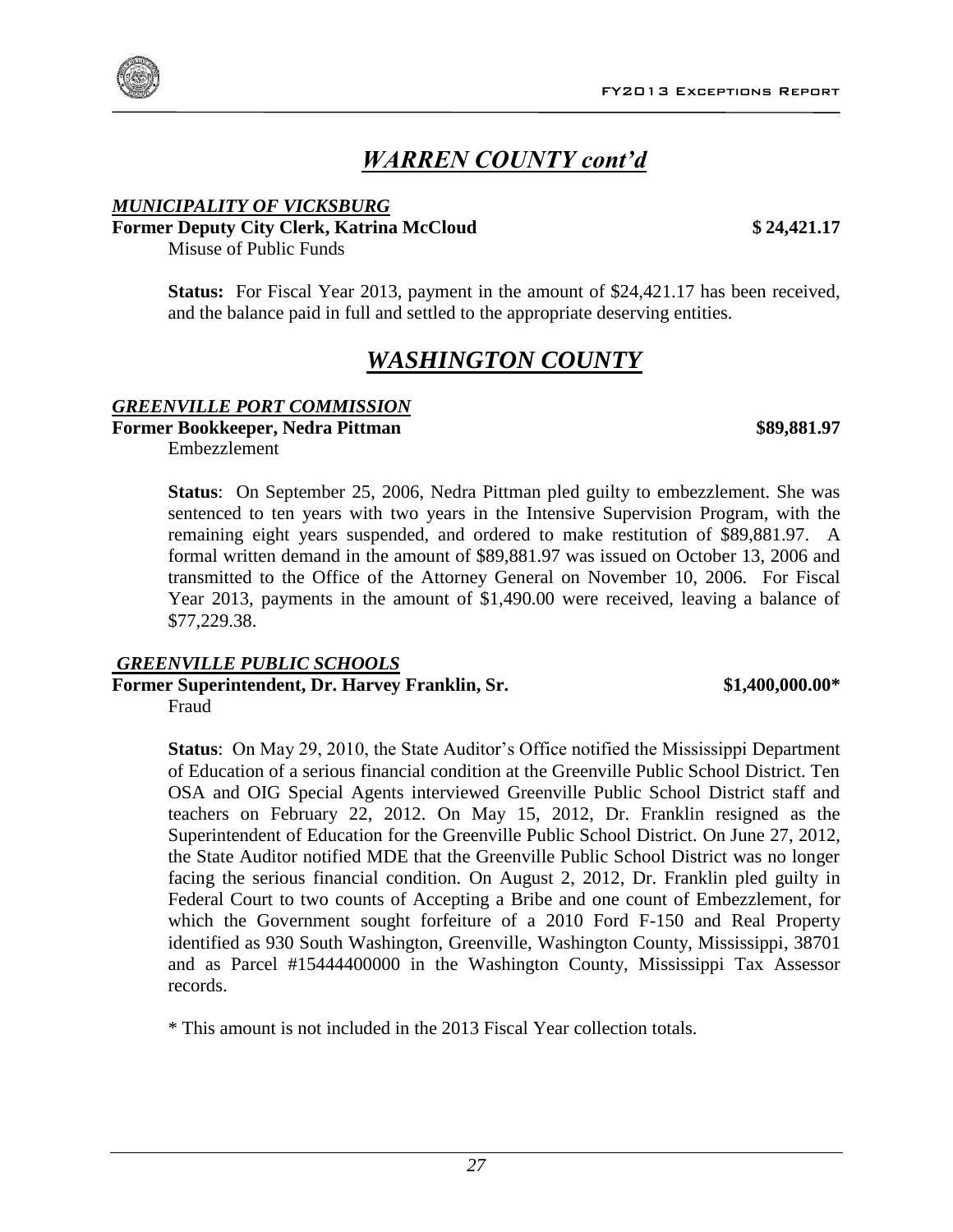## *WEBSTER COUNTY*

#### *COUNTY OFFICIAL*

## **Former Deputy Sheriff, Danny Pittman \$3,337.19**

Abuse of Office and Work on Private Property

**Status:** A formal written demand in the amount of \$3,337.19 was issued on February 21, 2013.

## *WINSTON COUNTY*

## *NANIH WAIYA SCHOOL*

## **Former Bookkeeper, Lori Young \$28,917.15**

Embezzlement

**Status:** A written formal demand in the amount of \$28,917.15 was issued on April 5, 2013. On March 26, 2013, Young was indicted on one count of embezzlement. The case is pending.

## *YAZOO COUNTY*

#### *MISSISSIPPI DEPARTMENT OF TRANSPORTATION*

#### **Former Employee, Clarence Shelton \$4,217.51**

Embezzlement and Conspiracy

**Status:** On March 19, 2010, Clarence Shelton pled guilty to embezzlement and conspiracy and was sentenced to five years suspended on both counts, two years house arrest, a fine of \$7,500 and restitution of \$4,217.51. For Fiscal Year 2013, payment in the amount of \$125.00 has been received, leaving a balance of \$3,366.01.

#### *YAZOO COUNTY CHAMBER OF COMMERCE*

**Former Administrative Manager, Carolyn Coates \$39,517.38** Embezzlement

**Status:** On August 23, 2010, Carolyn Coates pled guilty to embezzlement and was ordered to make restitution in the amount of \$13,546.40. The bond has already paid \$25,970.98. For Fiscal Year 2013, payments in the amount of \$2,570.00 have been received, leaving a balance of \$8,976.40.

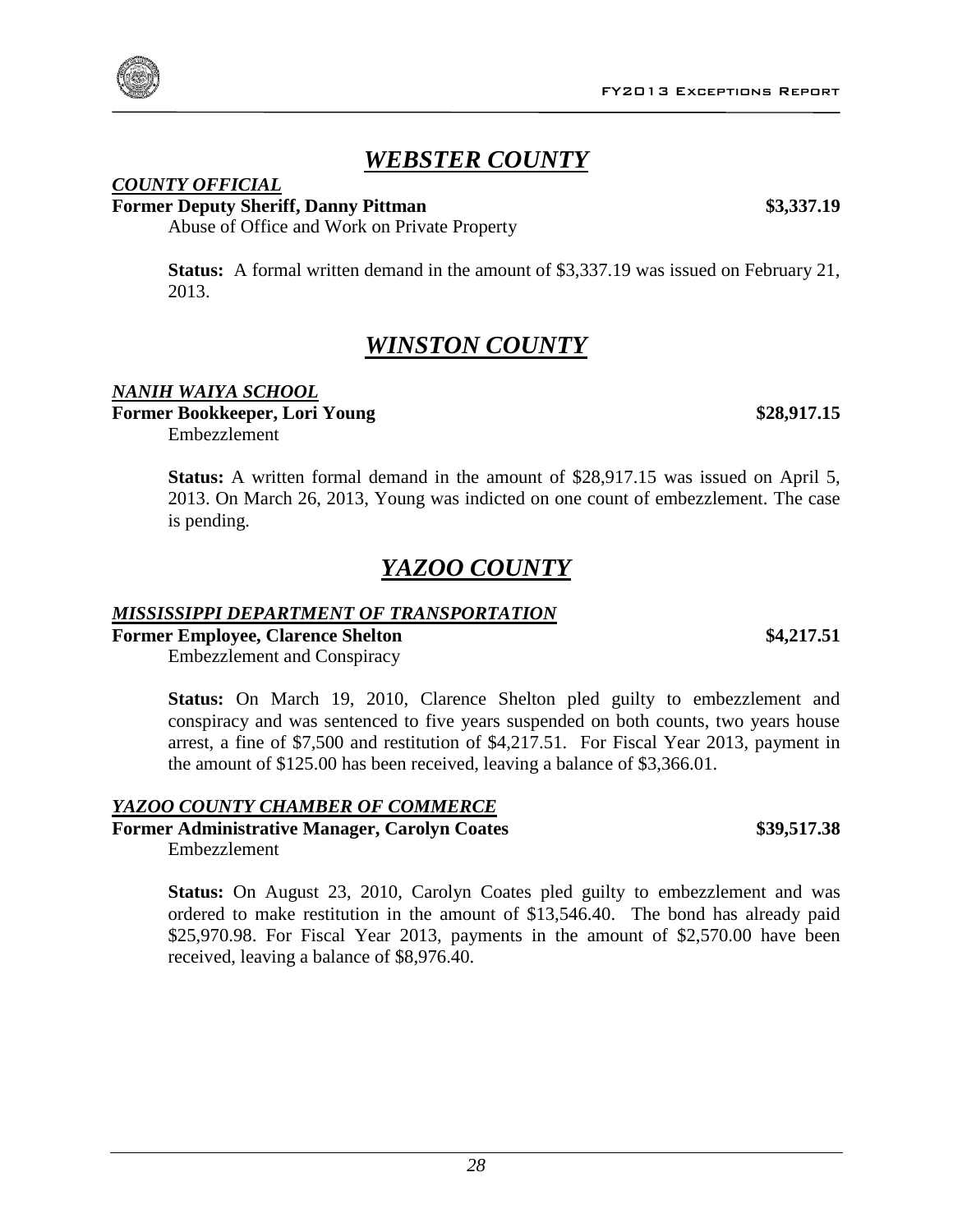

## *YAZOO COUNTY cont'd*

#### *YAZOO COUNTY CONVENTION AND VISITORS BUREAU*

**Former Executive Director, Karen Smith \$37,587.51** 

Embezzlement

**Status:** On August 13, 2010, Karen Smith pled guilty to embezzlement. On March 22, 2011, Smith was sentenced to ten years suspended, with five years supervised probation and five years unsupervised probation, and was ordered to make restitution of \$37,587.51. For Fiscal Year 2013, payments in the amount of \$6,050.00 have been received, leaving a balance of \$23,111.40.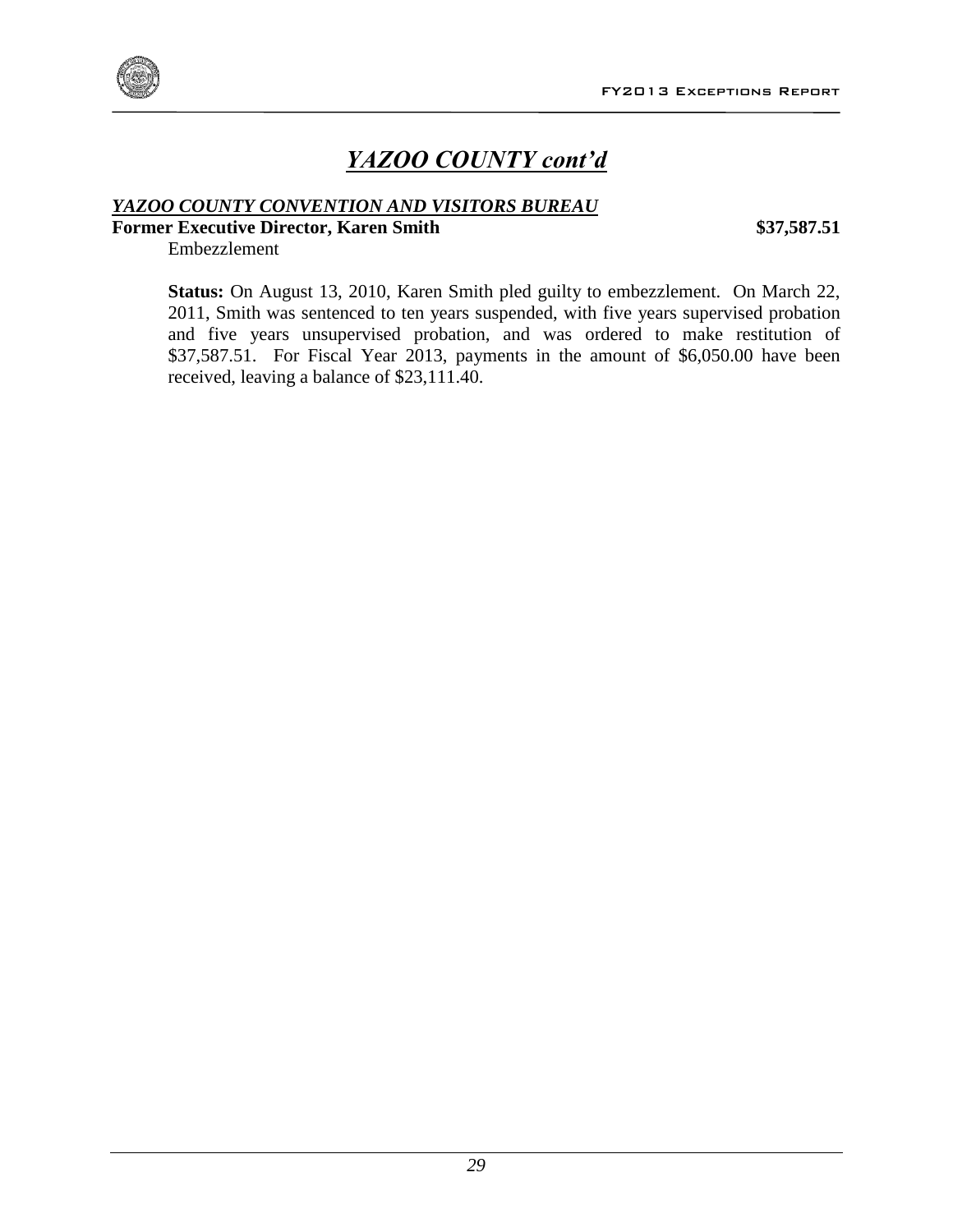



# **EXCEPTIONS TAKEN BY THE PERFORMANCE AUDIT DIVISION**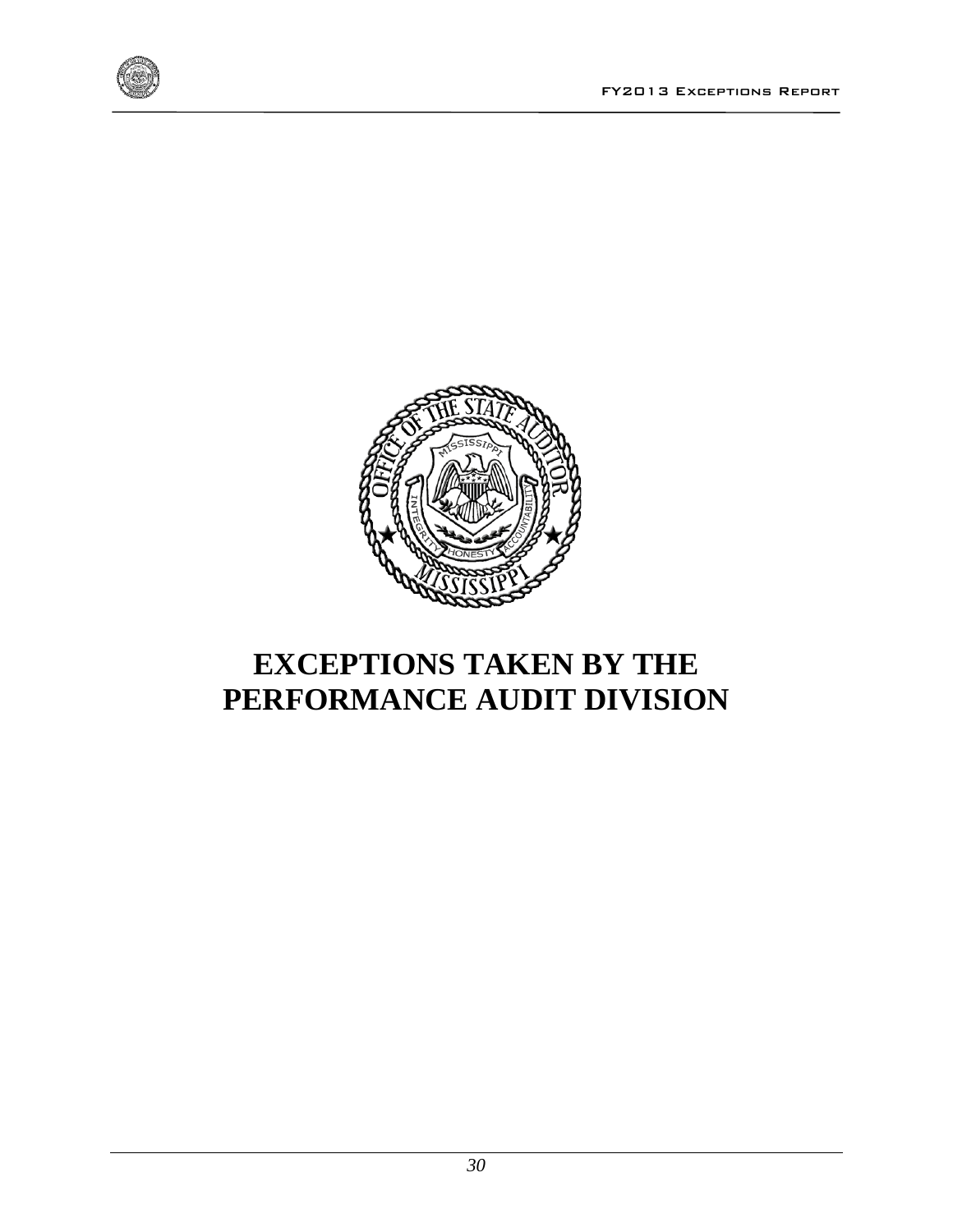

## *HINDS COUNTY*

### *MICROSOFT LITIGATION*

#### Improper Fees **\$10,000,000.00**

**Status:** On May 24, 2012, the Mississippi Supreme Court ruled that the fees paid to outside counsel as part of a contingency fee contract with the Mississippi Attorney General are public funds. The court also ruled that outside counsel's fees must be either appropriated by the Mississippi Legislature or paid through the Attorney General's contingency fund. On November 6, 2012, the law firm of Susman Godfrey, LLP was paid \$3,875,763.33 and the law firm of Boies Schiller & Flexner, LLP was paid \$3,817,611.39 through the Attorney General's contingency fund.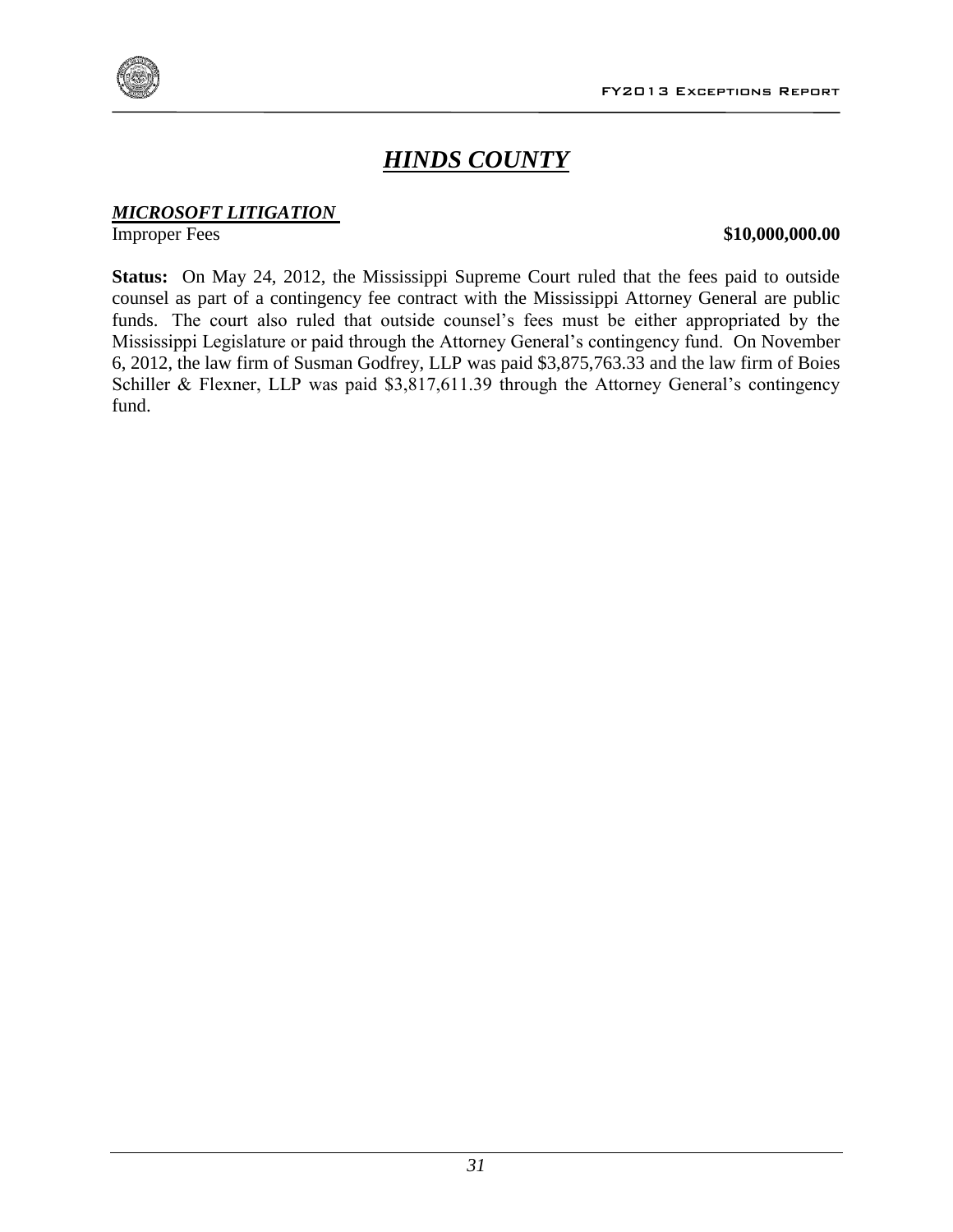



# **EXCEPTIONS TAKEN BY THE PROPERTY DIVISION**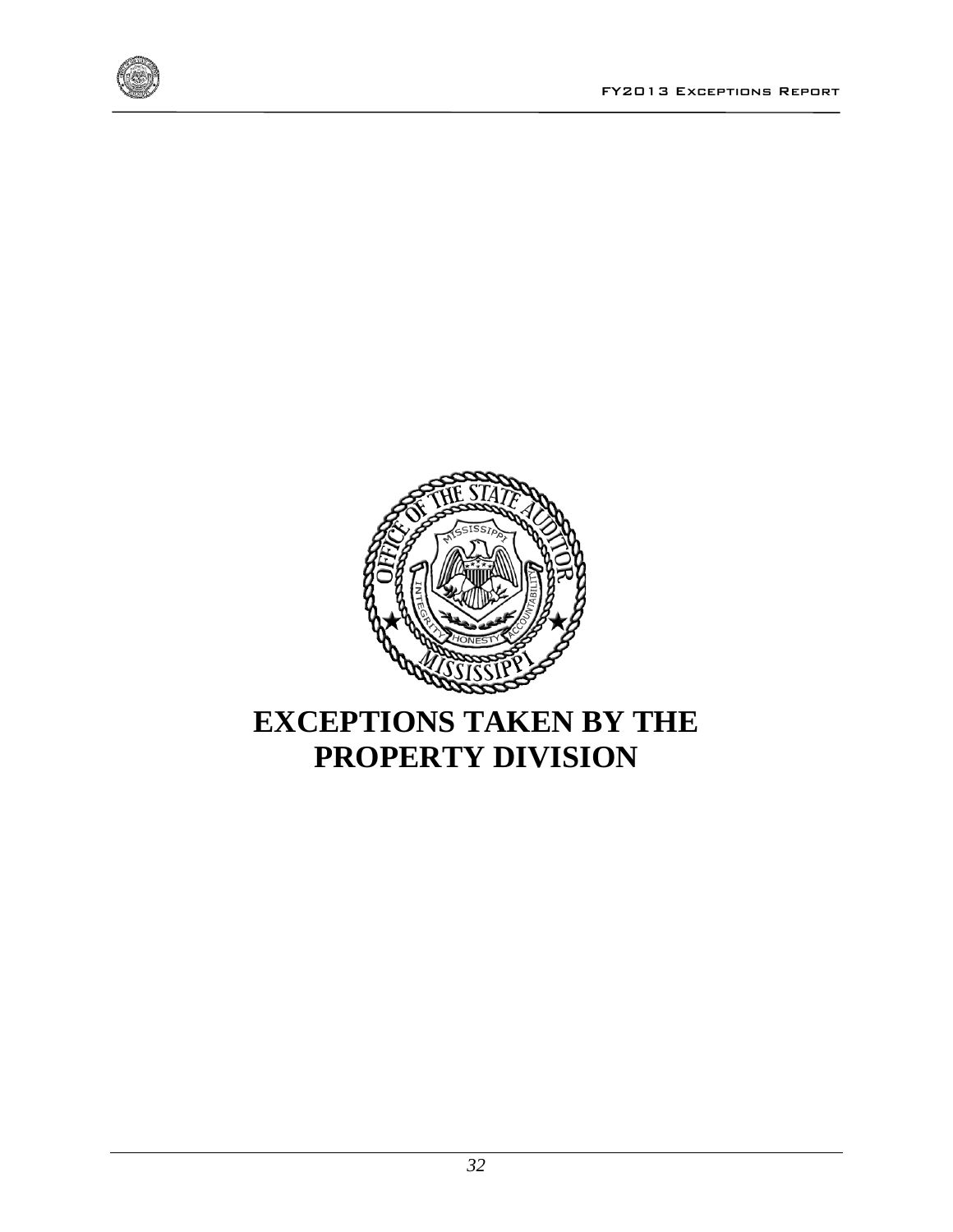

## *BOLIVAR COUNTY*

## *MISSISSIPPI INSTITITUTIONS OF HIGHER LEARNING*

**Delta State University**

#### **Delta State University Foundation \$6,866.06**

Repayment for Missing Equipment

**Status:** Paid in full and settled to the appropriate entity.

## *FORREST COUNTY*

#### *MISSISSIPPI INSTITUTIONS OF HIGHER LEARNING*

**University of Southern Mississippi**

| <b>Irene Dearman</b>                   | \$24.61  |
|----------------------------------------|----------|
|                                        |          |
| <b>Eddie Holloway</b>                  | \$47.24  |
| <b>Jason Gray</b>                      | \$18.38  |
| <b>Chris Campbell</b>                  | \$21.88  |
| <b>Royal Walker</b>                    | \$75.78  |
| <b>Richard Rawls</b>                   | \$26.73  |
| <b>USM Foundation</b>                  | \$508.48 |
| <b>USM Foundation</b>                  | \$499.00 |
| <b>USM Foundation</b>                  | \$354.70 |
| <b>USM Foundation</b>                  | \$300.66 |
| <b>USM Foundation</b>                  | \$44.59  |
| <b>Repayment for Missing Equipment</b> |          |

**Status:** Paid in full and settled to the appropriate entity.

## *HINDS COUNTY*

#### *MISSISSIPPI DEPARTMENT OF EDUCATION*

#### **Brierfield Insurance Company \$355.52**

Repayment for Missing Equipment

**Status:** Paid in full and settled to the appropriate entity.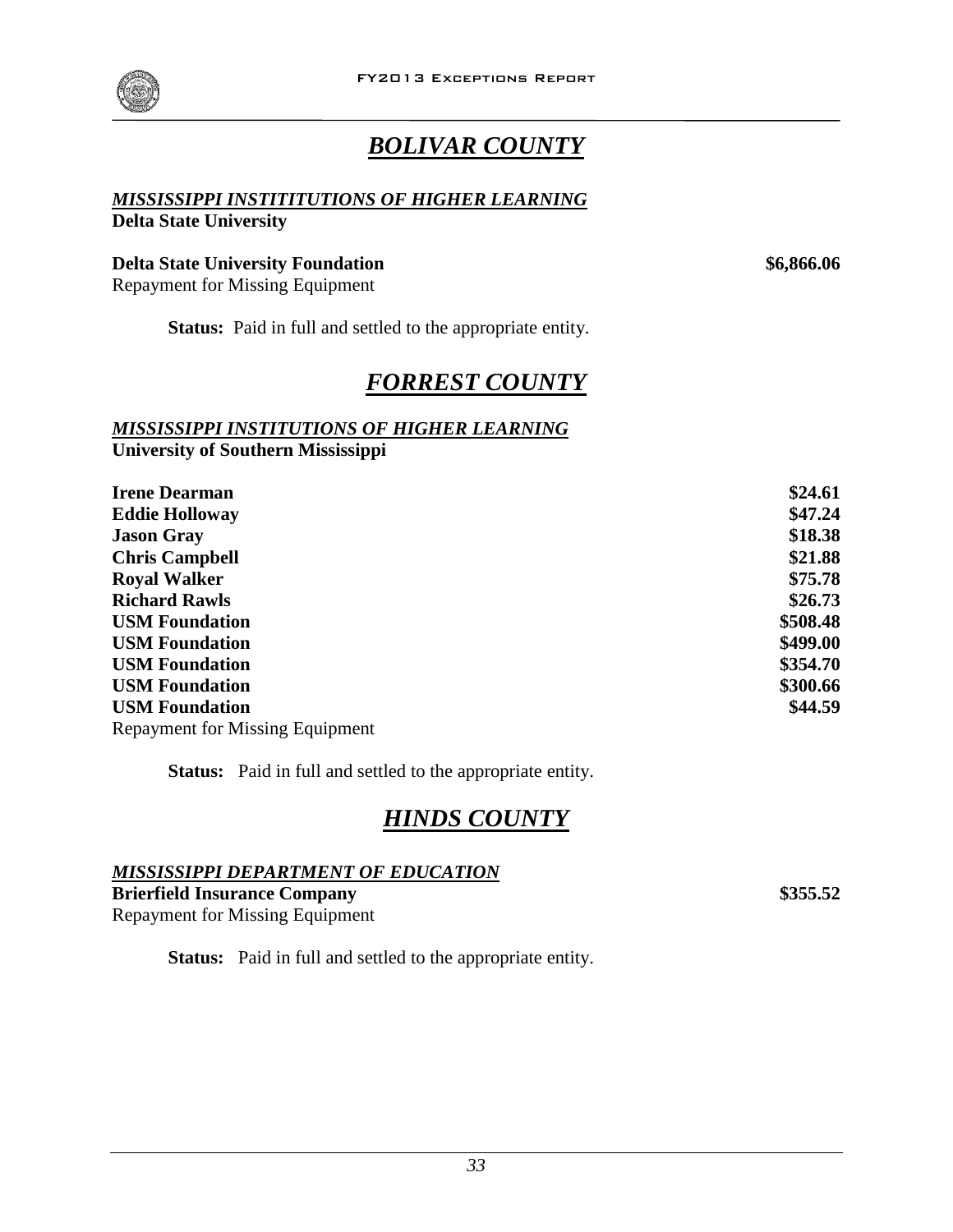

## *HINDS COUNTY cont'd*

## *MISSISSIPPI DEPARTMENT OF HUMAN SERVICES*

| <b>Kellie Caldwell</b>                                             | \$63.00    |  |
|--------------------------------------------------------------------|------------|--|
| <b>Jennifer Darby</b>                                              | \$61.33    |  |
| <b>Daniel Duckworth</b>                                            | \$84.10    |  |
| <b>Annette Sandifer</b>                                            | \$70.30    |  |
| <b>Marcelene Thompson</b>                                          | \$19.00    |  |
| <b>Jacqueline Woods</b>                                            | \$258.56   |  |
| <b>Repayment for Missing Equipment</b>                             |            |  |
| <b>Status:</b> Paid in full and settled to the appropriate entity. |            |  |
| <b>MISSISSIPPI DEPARTMENT OF NARCOTICS</b>                         |            |  |
| <b>Steven Maxwell</b>                                              | \$31.89    |  |
| <b>Anthony Powell</b>                                              | \$14.18    |  |
| <b>Wayne Fowler</b>                                                | \$201.65   |  |
| <b>Artis Thomas</b>                                                | \$108.51   |  |
| <b>Repayment for Missing Equipment</b>                             |            |  |
| <b>Status:</b> Paid in full and settled to the appropriate entity. |            |  |
| <b>MISSISSIPPI DEPARTMENT OF WILDLIFE, FISHERIES &amp; PARKS</b>   |            |  |
| <b>Glenn Hartfield</b>                                             | \$24.59    |  |
| <b>Repayment for Missing Equipment</b>                             |            |  |
| Status: Paid in full and settled to the appropriate entity.        |            |  |
| MISSISSIPPI INSTITITUTIONS OF HIGHER LEARNING                      |            |  |
| <b>University of Mississippi Medical Center Foundation</b>         | \$4,432.24 |  |
| <b>Repayment for Missing Equipment</b>                             |            |  |
| <b>Status:</b> Paid in full and settled to the appropriate entity. |            |  |
| <b>OFFICE OF THE ATTORNEY GENERAL</b>                              |            |  |
| <b>Trey Rogers</b>                                                 | \$2.78     |  |
| <b>Charles Moore</b>                                               | \$73.98    |  |
| <b>Repayment for Missing Equipment</b>                             |            |  |

**Status:** Paid in full and settled to the appropriate entity.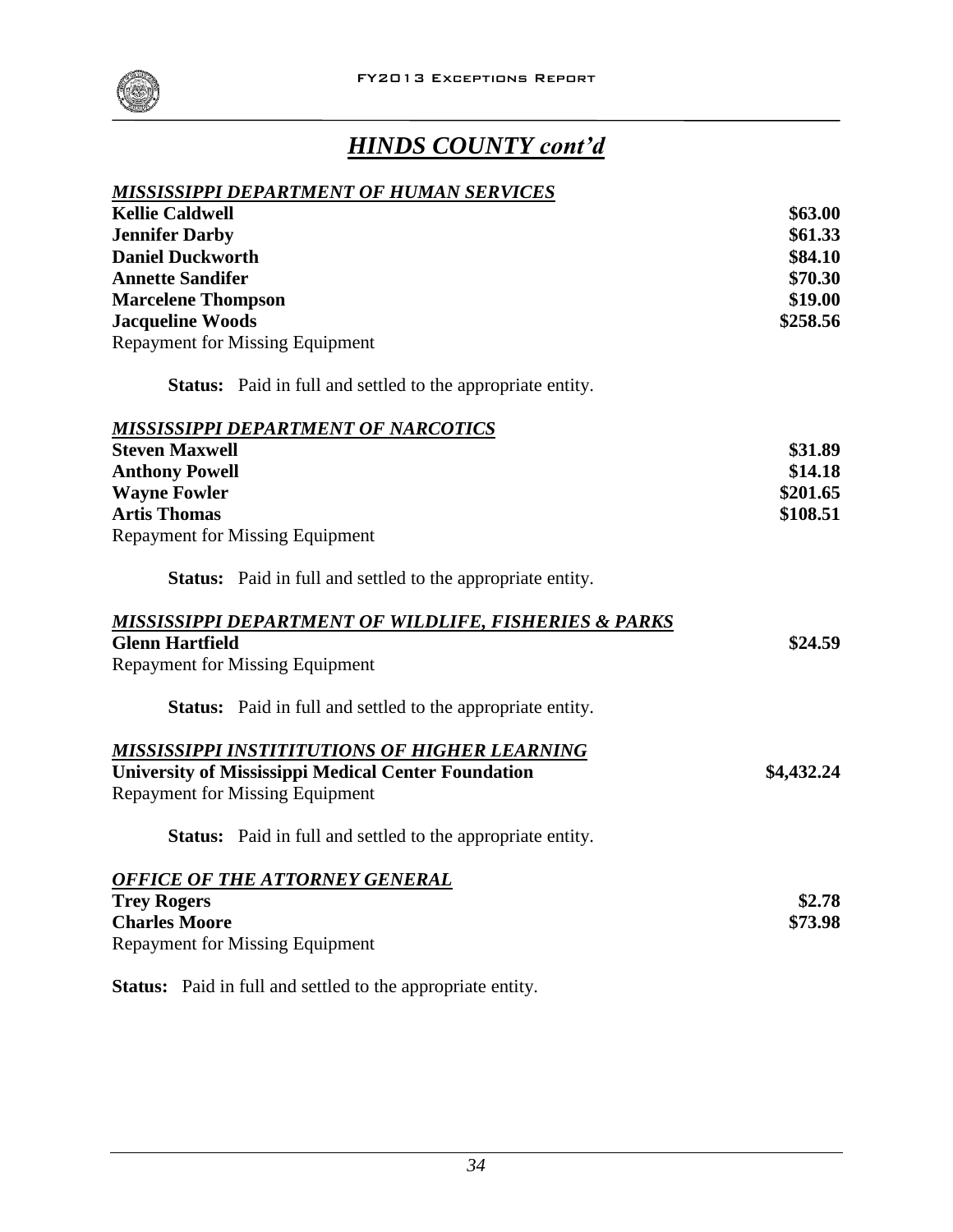

## *LEFLORE COUNTY*

## *MISSISSIPPI INSTITITUTIONS OF HIGHER LEARNING*

**Mississippi Valley State University**

| <b>Elbert Netters</b>                  | \$8.10  |
|----------------------------------------|---------|
| G. Flaggs                              | \$8.16  |
| <b>Horace Lyons</b>                    | \$18.88 |
| <b>Repayment for Missing Equipment</b> |         |

**Status:** Paid in full and settled to the appropriate entity.

## *OKTIBBEHA COUNTY*

## *MISSISSIPPI INSTITITUTIONS OF HIGHER LEARNING* **Mississippi State University**

| <b>Zhenguo Lin</b>                     | \$27.23 |
|----------------------------------------|---------|
| <b>Anthony Bland</b>                   | \$2.59  |
| <b>Michael Newman</b>                  | \$10.24 |
| Robert C. Cooper, Jr.                  | \$13.45 |
| <b>Joe Massey</b>                      | \$33.75 |
| <b>Repayment for Missing Equipment</b> |         |

**Status:** Paid in full and settled to the appropriate entity.

## *RANKIN COUNTY*

| MISSISSIPPI EMERGENCY MANAGEMENT AGENCY |         |
|-----------------------------------------|---------|
| <b>Mike Abney</b>                       | \$18.00 |
| <b>Monica Bonner</b>                    | \$13.83 |
| <b>Kimberly Smith</b>                   | \$34.65 |
| <b>Repayment for Missing Equipment</b>  |         |

**Status:** Paid in full and settled to the appropriate entity.

## *SUNFLOWER COUNTY*

## *MISSISSIPPI DEPARTMENT OF CORRECTIONS* **MAPC \$353.86**

Repayment for Missing Equipment

**Status:** Paid in full and settled to the appropriate entity.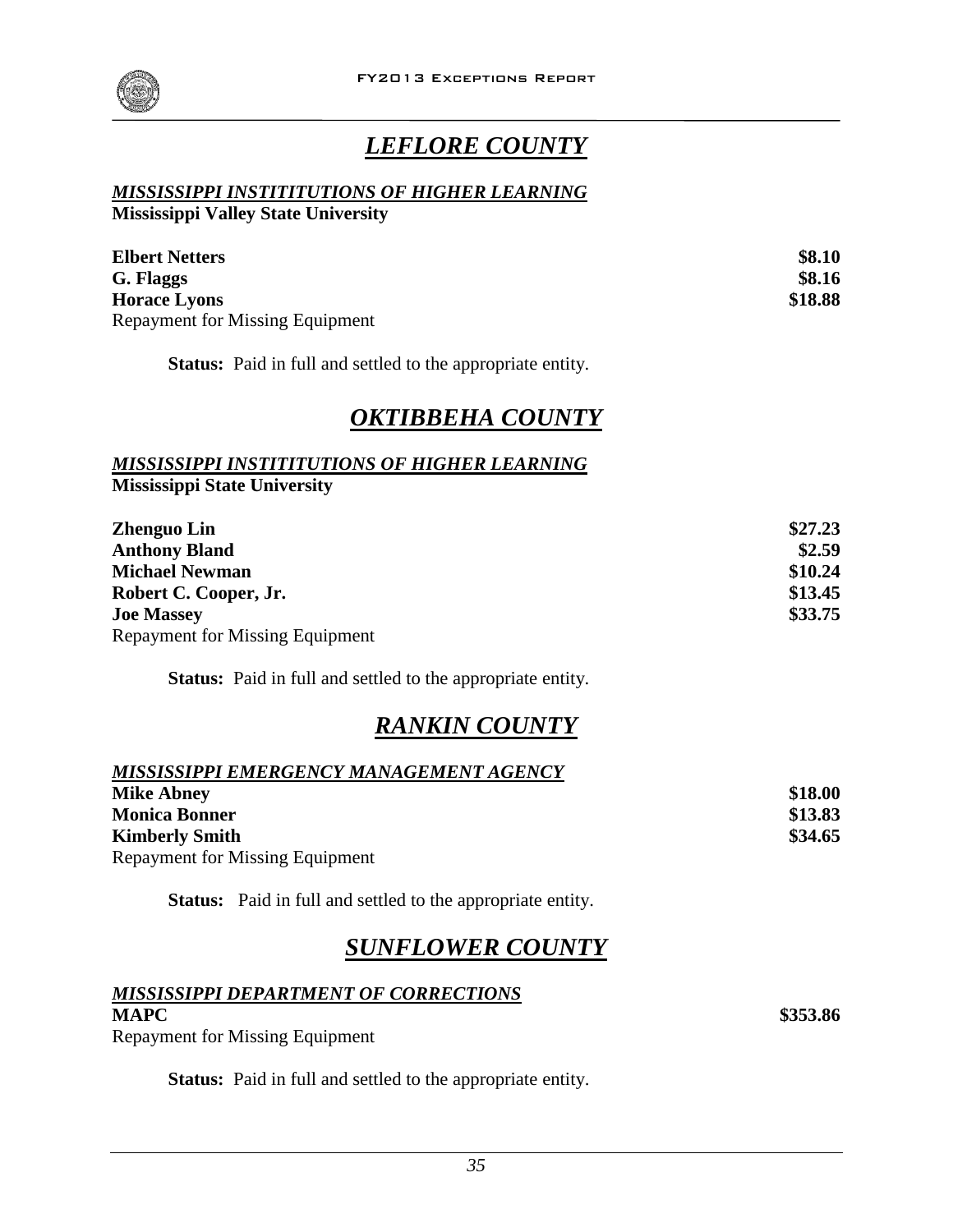



# **INDEX BY COUNTY**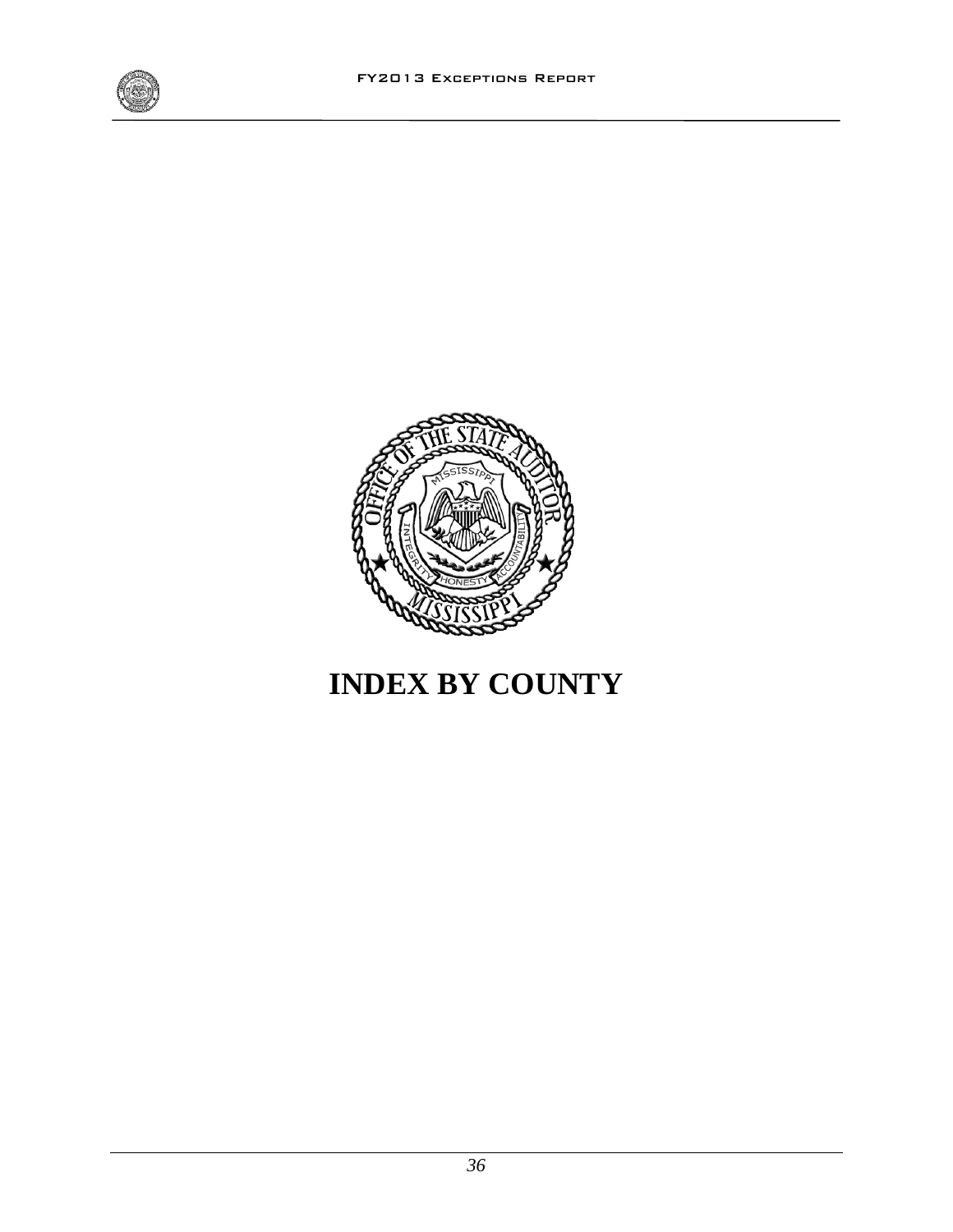



| Adams None            |  |
|-----------------------|--|
|                       |  |
| AmiteNone             |  |
|                       |  |
|                       |  |
|                       |  |
| Calhoun None          |  |
| Carroll None          |  |
| Chickasaw 11          |  |
| Choctaw None          |  |
| ClaiborneNone         |  |
|                       |  |
|                       |  |
| Coahoma None          |  |
| CopiahNone            |  |
| CovingtonNone         |  |
|                       |  |
|                       |  |
| Franklin 12           |  |
|                       |  |
|                       |  |
|                       |  |
| Hancock  14           |  |
| Harrison 14           |  |
| Hinds  14, 31, 33, 34 |  |
|                       |  |
| HumphreysNone         |  |
| IssaquenaNone         |  |

| ItawambaNone        |  |
|---------------------|--|
|                     |  |
| JasperNone          |  |
|                     |  |
| Jefferson Davis 16  |  |
|                     |  |
| KemperNone          |  |
| Lafayette None      |  |
|                     |  |
| Lauderdale 18       |  |
|                     |  |
|                     |  |
|                     |  |
|                     |  |
|                     |  |
|                     |  |
| MadisonNone         |  |
| MarionNone          |  |
|                     |  |
| MonroeNone          |  |
| MontgomeryNone      |  |
| NeshobaNone         |  |
| NewtonNone          |  |
|                     |  |
| Oktibbeha 9, 22, 35 |  |
|                     |  |
| Pearl River  23     |  |
|                     |  |

| Pike None        |  |
|------------------|--|
|                  |  |
|                  |  |
| QuitmanNone      |  |
|                  |  |
| Scott None       |  |
|                  |  |
|                  |  |
| SmithNone        |  |
|                  |  |
| Sunflower 25, 35 |  |
| Tallahatchie 25  |  |
| Tate None        |  |
| Tippah None      |  |
| Tishomingo  26   |  |
| Tunica None      |  |
|                  |  |
| Walthall 26      |  |
|                  |  |
| Washington  27   |  |
|                  |  |
|                  |  |
| WilkinsonNone    |  |
|                  |  |
|                  |  |
| Yalobusha None   |  |
|                  |  |